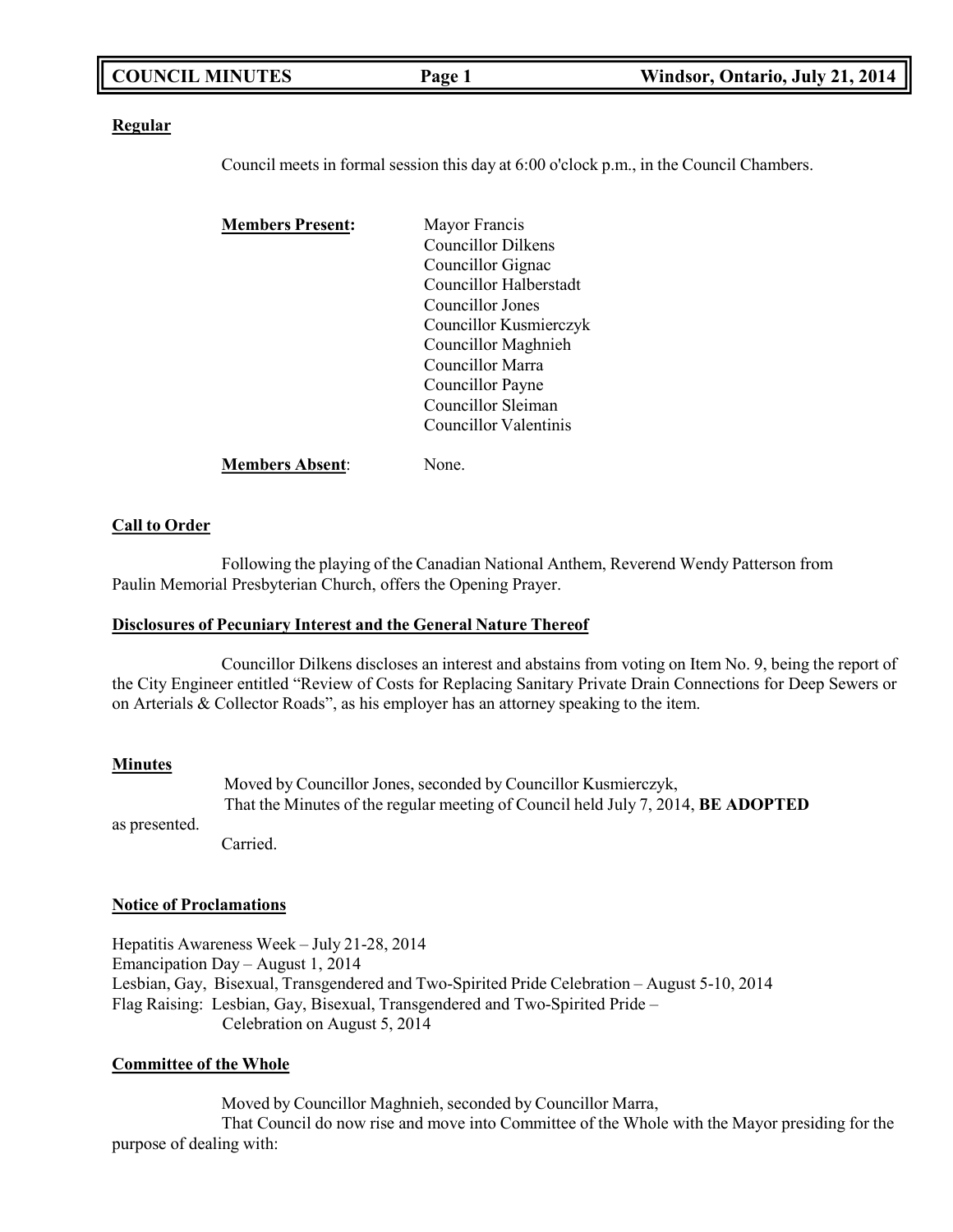- (a) communication items;
- (b) consent agenda;
- (c) hearing requests for deferrals or referrals of any items of business;
- (d) hearing presentations and delegations;
- (e) consideration of business items;
- (f) consideration of Committee reports:
	- (i) **Report of Special In-Camera Meeting or other Committee as may be held prior to Council** (if scheduled); and
- (g) consideration of by-laws 119-2014 through 133-2014 (inclusive).

Carried.

### **Communications**

Moved by Councillor Payne, seconded by Councillor Sleiman,

**M296–2014** That the following Communication Items 1 to 8, 10, 11, 13 and 14 inclusive, as set forth in the Council Agenda **BE REFERRED** as noted except Communication No. 9 and No. 12 which are dealt with as follows:

### **Communication No. 9:**

Moved by Councillor Payne, seconded by Councillor Sleiman,

**M297-2014** That the letter from Society of St. Vincent de Paul - Divine Mercy Special Works Conference regarding the request to utilize city-owned property for a food bank **BE DEFERRED** to a future meeting of Council to allow for the author to be in attendance.

Carried.

## **APM2014**

## **Communication No. 12:**

Moved by Councillor Dilkens, seconded by Councillor Jones,

**M298-2014** That the report of the City Solicitor dated May 23, 2013 regarding the response to CQ12-2014 – how to pass a by-law to create a no panhandling area in the downtown core **BE REFERRED** back to Administration for further information on the development of a no panhandling By-law including research on time of day restrictions, and including restrictions to others areas of the City; and further,

That the By-law **INCLUDE** the following clauses prohibiting "obstructive" panhandling:

- Sitting or lying in the street in a manner that obstructs or impedes the convenient passage of pedestrian traffic, in the course of solicitation;
- Soliciting within ten meters of an entrance to a bank, credit union, or trust company or automated teller machine.

Carried.

### **AB2014**

| <b>Item</b> | From                           | <b>Description</b>                                                                                                                                                                                                |
|-------------|--------------------------------|-------------------------------------------------------------------------------------------------------------------------------------------------------------------------------------------------------------------|
|             | Ministry of the<br>Environment | Environmental Compliance Approval – Application for approval of<br>sanitary and storm sewers to be constructed in the City of Windsor on<br>Norman Road, Edsel Court and Elyria Court.<br>Note & File<br>SW/11936 |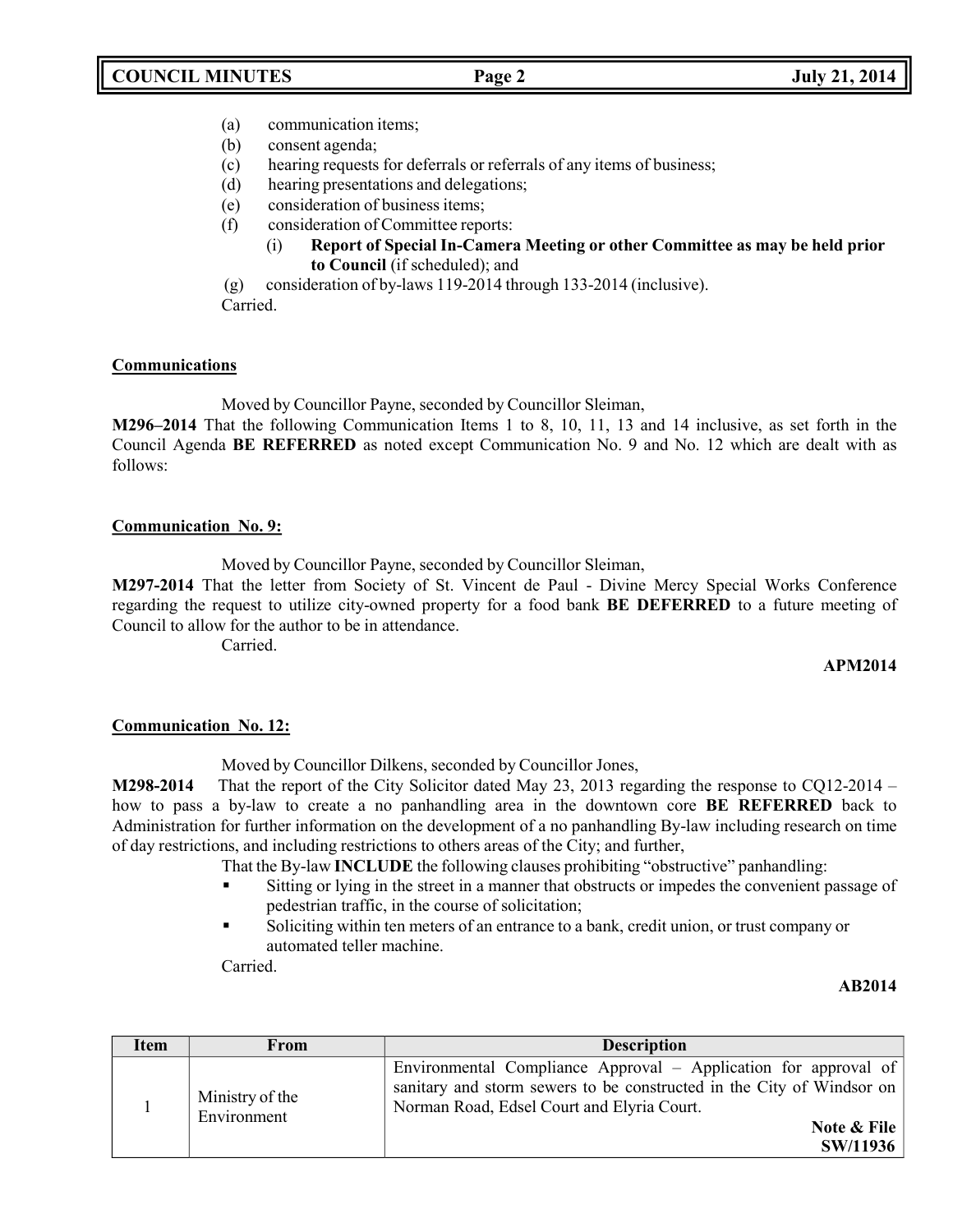**COUNCIL MINUTES Page 3 July 21, 2014**

|                |                              | Decision/Order of the Board regarding the appeal of Henri & Blanche<br>Ouimet, under the Planning Act, R.S.O. 1990 for a minor variance for |
|----------------|------------------------------|---------------------------------------------------------------------------------------------------------------------------------------------|
|                |                              | lands known as 2559 Gem Avenue.<br><b>City Planner</b>                                                                                      |
| $\overline{2}$ | Ontario Municipal Board      | <b>Chief Building Official</b>                                                                                                              |
|                | (OMB)                        | <b>City Solicitor</b>                                                                                                                       |
|                |                              | <b>Development Applications Clerk</b>                                                                                                       |
|                |                              | Note & File<br>ZC2014                                                                                                                       |
|                |                              | Correspondence regarding a Permit to Install application No. 189-13 re:                                                                     |
|                | State of Michigan            | proposed bulk storage and handling of petroleum coke at 530 East Great                                                                      |
| 3              | Department of                | Lakes Street, River Rouge, Michigan.<br><b>City Engineer</b>                                                                                |
|                | <b>Environmental Quality</b> | Note & File                                                                                                                                 |
|                |                              | EI2014                                                                                                                                      |
|                |                              | Correspondence regarding the denial of Permit to Install application No.                                                                    |
|                | State of Michigan            | 189-13 proposing the bulk storage and handling of petroleum coke in                                                                         |
| $\overline{4}$ | Department of                | River Rouge, Michigan.<br><b>City Engineer</b>                                                                                              |
|                | <b>Environmental Quality</b> | Note & File                                                                                                                                 |
|                |                              | EI2014                                                                                                                                      |
|                | Chief Administrative         | Support for the 4 <sup>th</sup> Annual United Way "Pack for Success" Campaign.                                                              |
| 5              | Officer (CAO)                | Note & File<br><b>APR2014</b>                                                                                                               |
|                |                              | Application of Progetto Inc. for Site Plan Approval to permit a major                                                                       |
|                |                              | commercial centre with business office located at 180 Eugenie Street                                                                        |
| 6              | Manager of Urban Design      | West.                                                                                                                                       |
|                |                              | Note & File<br>ZS/11945                                                                                                                     |
|                |                              | Application of Winvalco Ltd. for Site Plan Approval to permit a parking                                                                     |
| 7              | Manager of Urban Design      | area located at 220 Eugenie Street East.                                                                                                    |
|                |                              | Note & File                                                                                                                                 |
|                |                              | ZS/11946<br>Application of Rock Developments for Site Plan Approval to permit an                                                            |
|                |                              | addition to the facility for new retail space located at 655 Sydney.                                                                        |
| 8              | Manager of Urban Design      | Note & File                                                                                                                                 |
|                |                              | ZS/11953                                                                                                                                    |
|                | Society of St. Vincent de    | Request to utilize city-owned property for a food bank.<br><b>Community Development &amp; Health Commissioner</b>                           |
|                | Paul -                       | <b>Executive Director of Parks &amp; Facilities</b>                                                                                         |
| 9              | Divine Mercy Special         | <b>City Solicitor</b>                                                                                                                       |
|                | <b>Works Conference</b>      | <b>COUNCIL DIRECTION REQUESTED</b>                                                                                                          |
|                |                              | <b>APM2014</b><br>Status Report - Compliance with Applicable Laws and Regulations, 2 <sup>nd</sup>                                          |
|                |                              | Quarter 2014.                                                                                                                               |
| 10             | City Treasurer               | Note & File                                                                                                                                 |
|                |                              | AF/11247                                                                                                                                    |
|                |                              | Development Charges (DC) Background Study Accelerated Timelines.                                                                            |
| 11             | City Treasurer               | Note & File<br><b>GPL/3905</b>                                                                                                              |
|                |                              |                                                                                                                                             |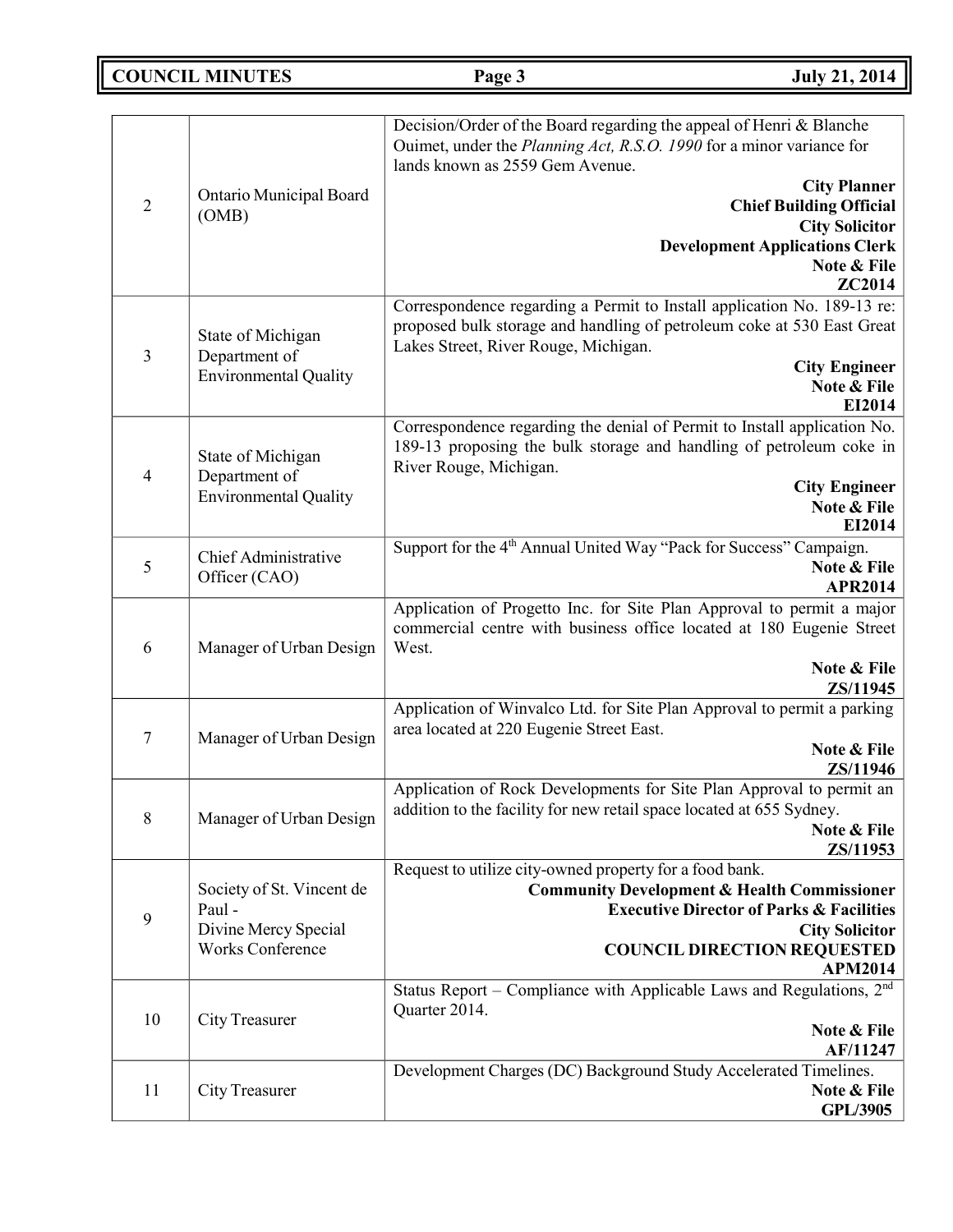**COUNCIL MINUTES Page 4 July 21, 2014**

| 12 | City Solicitor                                        | Response to $CQ12-2014$ – how to pass a by-law to create a no<br>panhandling area in the downtown core.<br>Note & File<br><b>AB2014</b>                    |
|----|-------------------------------------------------------|------------------------------------------------------------------------------------------------------------------------------------------------------------|
| 13 | <b>Community Development</b><br>& Health Commissioner | Follow up to Communication Item (M192-2014) Outline of Care Meter<br>Pilot by Downtown Windsor Business Improvement Association.<br>Note & File<br>MI/9444 |
| 14 | City Engineer                                         | Ellrose Avenue – Wyandotte Street East to CN Tracks Sewer Relining<br>Rehabilitation - Tender 75-14.<br>Note & File<br>SW/11954                            |

Carried.

## **Consent Agenda**

Moved by Councillor Valentinis, seconded by Councillor Dilkens,

That the following Consent Agenda and the recommendations contained in the administrative reports **BE APPROVED** as amended:

- Item 1 Extension of the Loan of carved Tecumseh Sculpture to the Town of Tecumseh to September 10, 2015
- Item 2 2014 Request from the Windsor Utilities Commission (WUC) for a Contribution to their Water Rate Assistance Program (WRAP)
- Item 3 Community heritage Fund Mortgage Receivable for Mount Zion Church of God in Christ, 795 McDougall Street
- Item 4 2014 Ontario Summer Games Project Charter
- Item 5 LED Conversion Agreement with the EnWin Group of Companies
- Item 8 The Corporation of the City of Windsor 2013 Consolidated Financial Statements

## **Consent Committee Reports**

| <b>Environment, Transportation &amp; Public Safety Standing Committee</b> |                |                                                                           |
|---------------------------------------------------------------------------|----------------|---------------------------------------------------------------------------|
| No.                                                                       |                | Description                                                               |
|                                                                           | Report No. 215 | MappMyCity Presentation                                                   |
| $\overline{2}$                                                            | Report No. 216 | Report No. 56 of the Windsor Bicycling Committee                          |
| $\mathcal{R}$                                                             | Report No. 217 | Minutes of the Windsor Bicycling Committee meeting held April<br>16, 2014 |
| $\overline{4}$                                                            | Report No. 218 | Minutes of the Windsor Licensing Commission meeting held May<br>28, 2014  |
|                                                                           | Report No. 219 | M96-2014 Highland Avenue and Logan Avenue All-Way Stop<br>Petition        |

| <b>Planning and Economic Development Standing Committee</b> |                |                                    |
|-------------------------------------------------------------|----------------|------------------------------------|
| No.                                                         |                | Description                        |
|                                                             | Report No. 231 | Rezoning – 3101 & 3143 Walker Road |
|                                                             |                |                                    |

Carried.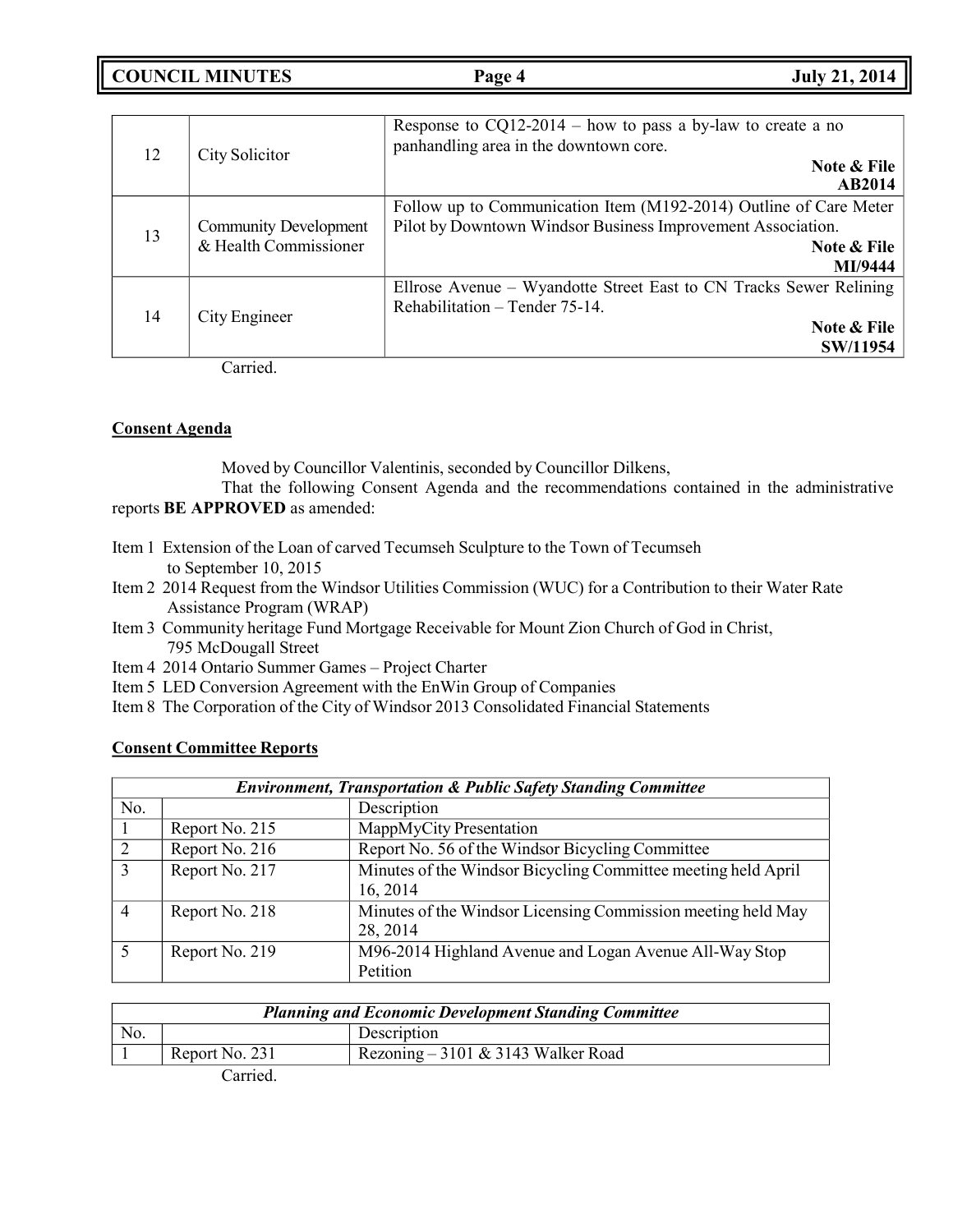## **COUNCIL MINUTES Page 5 July 21, 2014**

### **Deferrals and/or Referrals and Withdrawals**

#### **Communication No. 9 -Teresa Lori, President, Society of St. Vincent de Paul**

Teresa Lori, President, Society of St. Vincent de Paul, requesting deferral of this matter as she is unable to attend.

(For final disposition of this matter, see Clause **M297**-**2014** in Schedule "A" attached hereto.)

#### **Presentations & Delegations:**

#### **PRESENTATIONS:**

None presented.

#### **DELEGATIONS**

#### **Support and Location of Tecumseh/Brock Monument in Paterson Park**

#### **John Muir, President, Friends of Sandwich Library**

John Muir, President, Friends of Sandwich Library, appears before Council to speak in support of the location of Tecumseh/Brock Monument in Paterson Park indicating the renovations to the library have contributed to the ongoing revitalization of Sandwich Towne and concludes by suggesting that the monument stands as a tribute and major tourist attraction as this type of sculpture can't be found anywhere in the world.

#### **David Hanna, Resident**

David Hanna, Resident, appears before Council to speak in support of the location of Tecumseh/Brock Monument in Paterson Park citing its important heritage value to the area and concludes by suggest that an increase in tourism and historical awareness may result due to the location.

#### **SR/11948 6**

(For final disposition of this matter, see Clause **CR186/2014** in Schedule "A" attached hereto.)

#### **Skunk Control Program Update**

#### **Michael Howie, Spokesperson, Association for the Protection of Fur Bearing Animals**

Michael Howie, Spokesperson, Association for the Protection of Fur Bearing Animals, appears before Council in support of discontinuing the skunk trapping program, commending Council on their decision regarding hard sided garbage containers and concludes by suggesting that more information should be available regarding the type of poison used in the rat baiting program and the negative environmental impacts it might have.

#### **Melanie Coulter, Executive Director, Windsor-Essex County Humane Society**

Melanie Coulter, Executive Director, Windsor-Essex County Humane Society, appears before Council in support of discontinuing the skunk trapping program and concludes by suggesting that continuing educational programs and the implementation of the hard sided garbage container program in addition to natural factors will contribute to the long-term reduction of the nuisance wildlife population.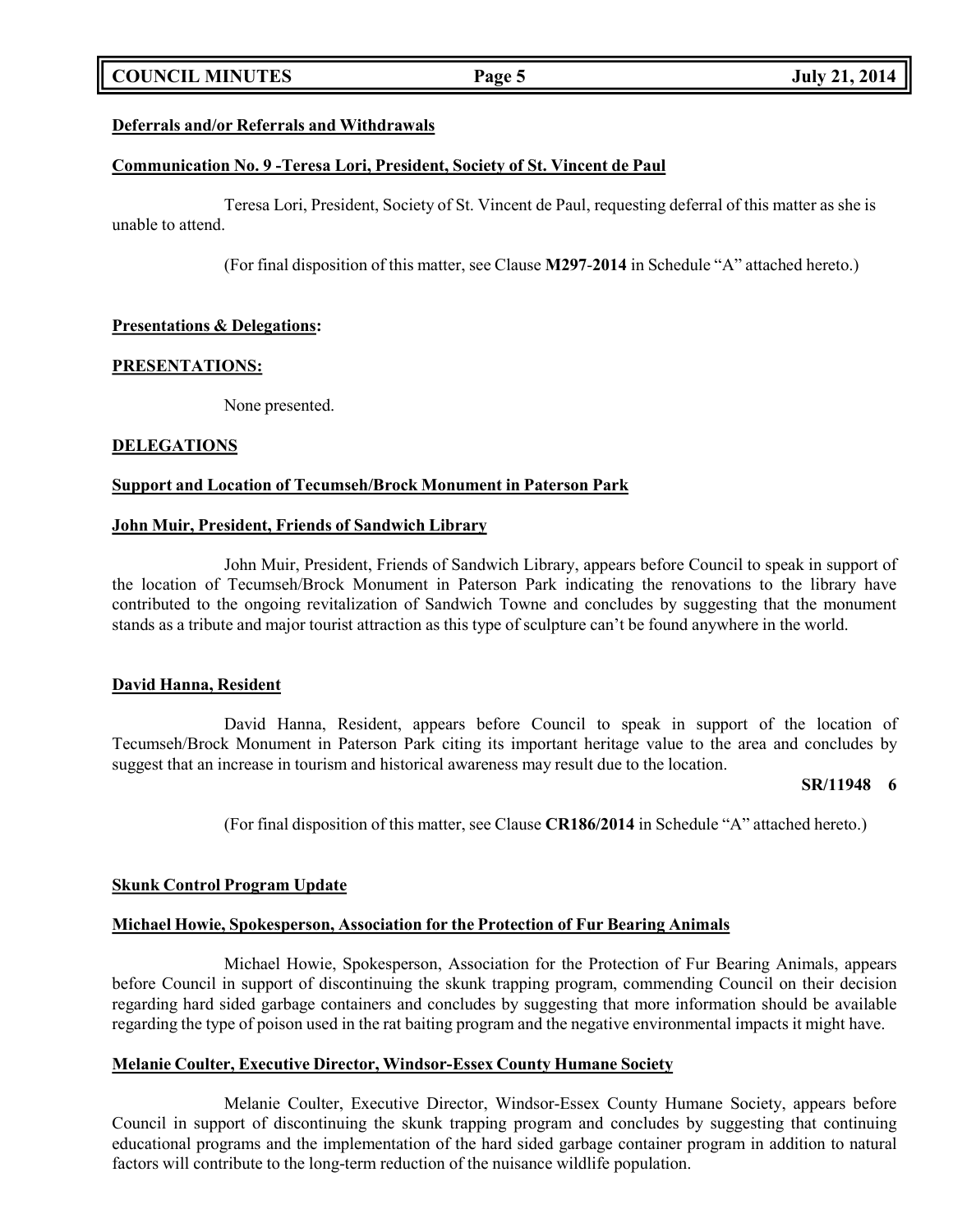| <b>COUNCIL MINUTES</b> | Page 6 | <b>July 21, 2014</b> |
|------------------------|--------|----------------------|
|                        |        |                      |

Moved by Councillor Maghnieh, seconded by Councillor Sleiman, **M299-2014** That in accordance with Rule 10.9 of the Procedure By-law with respect to deadline for registering as a delegation, that Mike Mastromattei, resident, **BE ALLOWED** to be heard regarding the report of the City Engineer (Skunk Control Program Update) Carried.

#### **Mike Mastromattei, Resident**

Mike Mastromattei, Resident, appears before Council and provides comment regarding the Skunk Control Program Update and concludes by suggesting that more detailed statistics be provided as to the type of animals caught in the traps and the number of residences in the City.

#### **MHS/9496 7**

(For final disposition of this matter, see Clause **CR187/2014** in Schedule "A" attached hereto.)

### **Review of Costs for Replacing Sanitary Private Drain Connections for Deep Sewers or on Arterials & Collector Roads**

#### **David Sundin, Solicitor**

David Sundin, Solicitor, and Tony Greco, Resident appear before Council and provides comment regarding the review of Costs for Replacing Sanitary Private Drain Connections for Deep Sewers or on Arterials & Collector Road report, stating that the changes are equitable and concludes by suggesting that the policy be retroactive to June 1, 2013 so that his client can be afforded the opportunity to take advantage of the program.

#### **Jozef Kawala, Resident**

Jozef Kawala, Resident, appears before Council and expresses concern regarding the review of Costs for Replacing Sanitary Private Drain Connections for Deep Sewers or on Arterials & Collector Road report and concludes by suggesting that contributing factors such as inadequate road repairs may have contributed to sewer system failures.

#### **Greg Schweitzer, Resident**

Greg Schweitzer, Resident, appears before Council and expresses concern regarding the review of Costs for Replacing Sanitary Private Drain Connections for Deep Sewers or on Arterials & Collector Road report and concludes by suggesting that the City pay for the complete sewer replacements instead of the residents having to pay a portion.

#### **Kathy Dupuis, Resident**

Kathy Dupuis, Resident, appears before Council and expresses concern regarding the review of Costs for Replacing Sanitary Private Drain Connections for Deep Sewers or on Arterials & Collector Road report and concludes by suggesting that her issues with the sewers stem from City trees and she is opposed to paying for repairs on City property.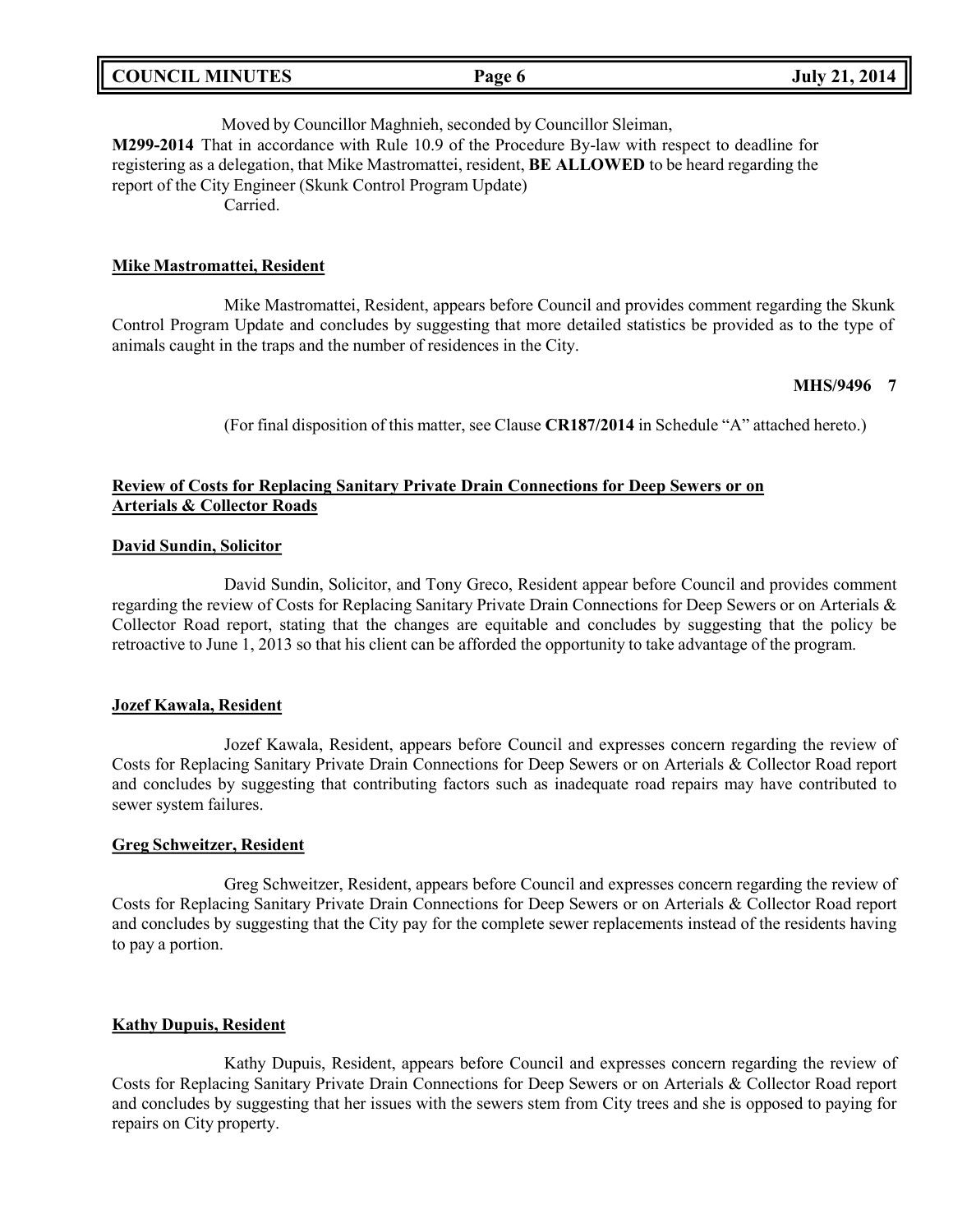| <b>COUNCIL MINUTES</b> | Page ' | <b>July 21, 2014</b> |
|------------------------|--------|----------------------|
|                        |        |                      |

Mayor Francis leaves the meeting at 7:30 o'clock p.m. and Councillor Valentinis assumes the chair.

Mayor Francis returns to the meeting at 7:44 o'clock p.m. and Councillor Valentinis returns to his seat at the Council table.

#### **SW2014 9**

(For final disposition of this matter, see Clause **CR189/2014** in Schedule "A" attached hereto.)

#### **Bylaws 129-2014, 130-2014 and 131-2014**

#### **Donevan, Resident**

Donevan, Resident, appears before Council expressing his concern regarding Bylaws 129-2014, 130-2014, and 131-2014 with respect to the closure of the portion of Sunset Avenue right-of-way from Wyandotte Street West to the south limit of Fanchette Street right-of-way and concludes by suggesting that the closure will have a negative impact on accessible parking and drop off areas close to the University of Windsor for patrons with mobility issues.

#### **SAS2014**

(For final disposition of this matter, see By-law Section.)

#### **Regular Business Items (for final disposition of these matters see Schedule "A" attached)**

Item 10 358 Ouellette Avenue o/a/ La Casa Del Habano – New Mini Cafe

#### **Consideration of Committee Reports**

Moved by Councillor Jones, seconded by Councillor Kusmierczyk, **M300-2014** That the **Report of the special In-camera** meeting held July 21, 2014, **BE ADOPTED** as presented. Carried.

ACO2014

#### **By-laws**

Moved by Councillor Maghnieh, seconded by Councillor Marra, That the following By-laws No. 119-2014 through 133-2014 (inclusive), be introduced and read a first and second time, with By-law No. 128-2014 as corrected to reflect the proper address of the subject property:

119-2014 "A BY-LAW TO AUTHORIZE THE CORPORATION OF THE CITY OF WINDSOR TO ENTER INTO EXTENSION AGREEMENTS AND FOR THE CHIEF ADMINISTRATIVE OFFICER AND CLERK TO EXECUTE SUCH AGREEMENTS", authorized by M41-2012, adopted January 23, 2012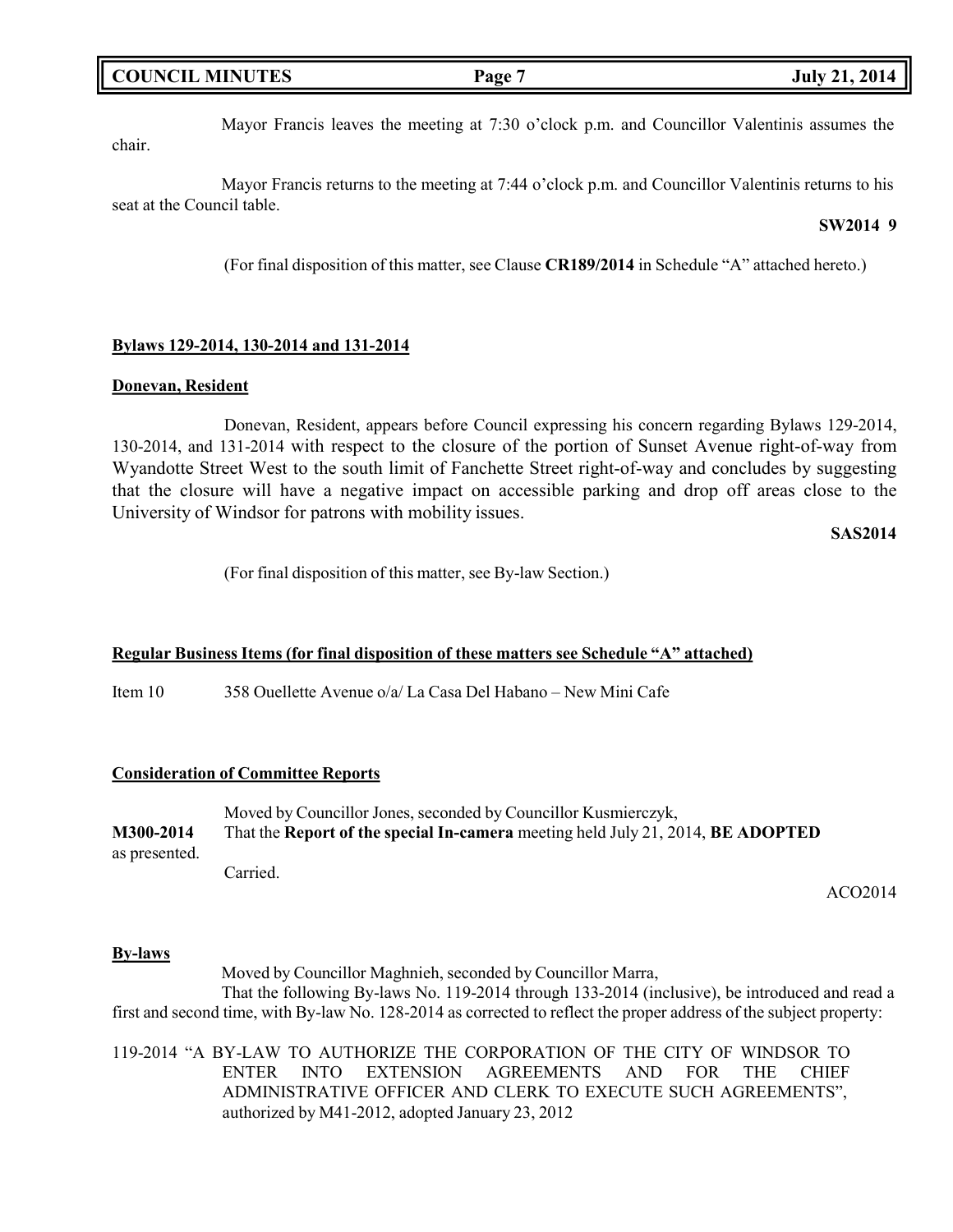| <b>COUNCIL MINUTES</b> | Page 8 |
|------------------------|--------|
|                        |        |

- 120-2014 "A BY-LAW TO ADOPT OPTIONAL TOOLS FOR THE PURPOSES OF ADMINISTERING LIMITS FOR ELIGIBLE PROPERTIES WITHIN THE MEANING OF SECTION 331 (NEW CONSTRUCTION) FOR THE COMMERCIAL, INDUSTRIAL AND MULTI-RESIDENTIAL PROPERTY CLASSES", authorized by CR166/2014, adopted June 30, 2014
- 121-2014 "A BY-LAW TO PROVIDE FOR THE IMPOSITION OF SPECIAL CHARGES UPON PRESCRIBED BUSINESS PROPERTY CLASSES OF RATEABLE PROPERTY WITHIN IMPROVEMENT AREAS FOR THE YEAR 2014", authorized by CR166/2014, adopted June 30, 2014
- 122-2014 "A BY-LAW TO SET TAX RATE REDUCTIONS FOR PRESCRIBED PROPERTY SUBCLASSES FOR THE YEAR 2014", authorized by CR166/2014, adopted June 30, 2014
- 123-2014 "A BY-LAW TO ESTABLISH TAX RATIOS FOR PRESCRIBED PROPERTY CLASSES", authorized by CR166/2014, adopted June 30, 2014
- 124-2014 "A BY-LAW TO FIX THE TAX RATES AND TO PROVIDE FOR THE LEVY AND COLLECTION OF MUNICIPAL TAXES FOR THIS YEAR", authorized by CR166/2014, adopted June 30, 2014
- 125-2014 "A BY-LAW TO ESTABLISH DECREASE LIMITS FOR CERTAIN PROPERTY CLASSES", authorized by CR166/2014, adopted June 30, 2014
- 126-2014 "A BY-LAW TO ADOPT OPTIONAL TOOLS FOR THE PURPOSES OF ADMINISTERING LIMITS FOR THE COMMERCIAL, INDUSTRIAL AND MULTI-RESIDENTIAL PROPERTY CLASSES", authorized by CR166/2014, adopted June 30, 2014
- 127-2014 "A BY-LAW TO PROVIDE THAT PART-LOT CONTROL SHALL NOT APPLY TO CERTAIN LAND THAT IS WITHIN REGISTERED PLAN 12M-591 IN THE CITY OF WINDSOR", authorized by By-Law 139-2013, adopted August 23, 2013
- 128-2014 "A BY-LAW TO FURTHER AMEND BY-LAW NUMBER 8600 CITED AS THE "CITY OF WINDSOR ZONING BY-LAW"", (See Planning & Economic Development Standing Committee Report No. 231)
- 129-2014 "A BY-LAW TO CLOSE, STOP UP AND CONVEY THE PORTION OF FANCHETTE STREET RIGHT-OF-WAY FROM SUNSET AVENUE TO CALIFORNIA AVENUE, CITY OF WINDSOR", authorized by M201-2014, adopted May 5, 2014
- 130-2014 "A BY-LAW TO CLOSE, STOP UP AND CONVEY THE PORTION OF SUNSET AVENUE RIGHT-OF-WAY FROM WYANDOTTE STREET WEST TO THE SOUTH LIMIT OF FANCHETTE STREET RIGHT-OF-WAY, CITY OF WINDSOR", authorized by M201-2014, adopted May 5, 2014
- 131-2014 "A BY-LAW TO CLOSE, STOP UP AND CONVEY THE PORTION OF SUNSET AVENUE RIGHT-OF-WAY FROM THE SOUTH LIMIT OF FANCHETTE STREET RIGHT-OF-WAY NORTHERLY TO A DISTANCE OF ABOUT 115.9M (380.25FT), CITY OF WINDSOR". authorized by M201-2014, adopted May 5, 2014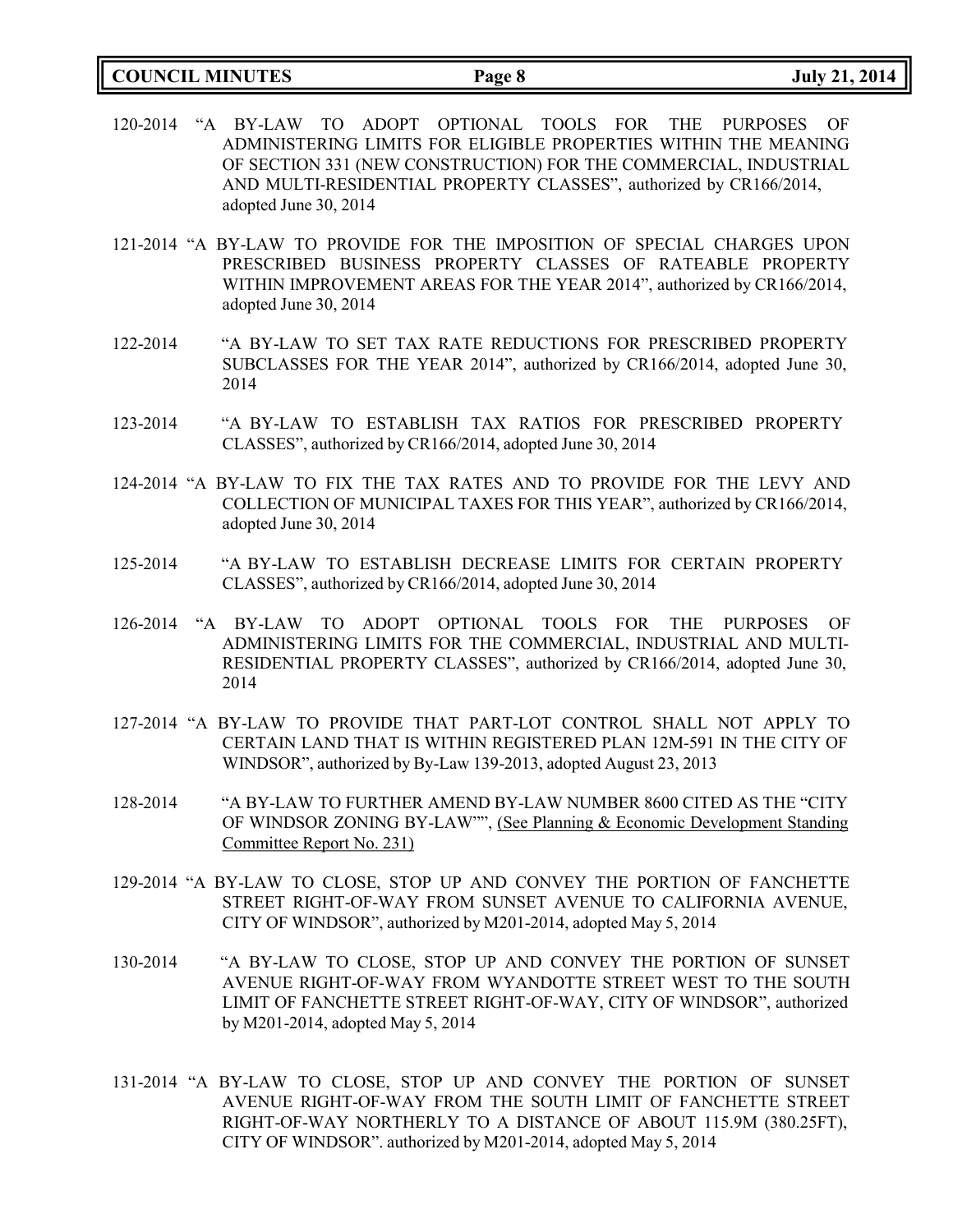| <b>COUNCIL MINUTES</b> | Page 9 | 2014<br><b>July 21,</b> |
|------------------------|--------|-------------------------|
|                        |        |                         |

132-2014 "A BY-LAW TO AMEND BY-LAW NUMBER 80-1013, BEING A BY-LAW TO ESTABLISH POSITIONS OF SCREENING OFFICER FOR THE PURPOSE OF PARKING BY-LAW 9023", authorized by CR141-2014, adopted June 9, 2014

133-2014 "A BY-LAW TO CONFIRM THE PROCEEDINGS OF THE COUNCIL OF THE CORPORATION OF THE CITY OF WINDSOR AT ITS MEETING HELD ON THE TWENTY-FIRST DAY OF JULY, 2014"

Carried.

Moved by Councillor Payne, seconded by Councillor Sleiman,

That the Committee of the Whole does now rise and report to Council respecting the business items considered by the Committee:

- **1) Communication Items (as amended)**
- **2) Consent Agenda (as amended)**
- **3) Items Deferred**
- **Items Referred**
- **4) Consideration of the Balance of Business Items (see Schedule "A")**
- **5) Committee Reports (as presented)**
- **6) By-laws given first and second readings (as amended)**

Carried.

#### **Notices of Motion**

Councillor Halberstadt gives notice that he intends to introduce a notice of motion for Council's consideration at the August 25, 2014 meeting of Council regarding rehabilitation of the 900 Block of Louis Avenue next to St. Angela Church be included in the City's 1-5 year Capital Budget 2014-2019.

### **Third Reading of By-laws**

Moved by Councillor Valentinis, seconded by Councillor Dilkens,

That the following By-laws No. 119-2014 through 133-2014 (inclusive), having been read a first and second time, be now read a third time and finally passed with By-law No. 128-2014 as corrected to reflect the proper address of the subject property, and that the Mayor and Clerk **BE AUTHORIZED** to sign and seal the same notwithstanding any contrary provision of the Council.

Carried.

### **Petitions**

None presented.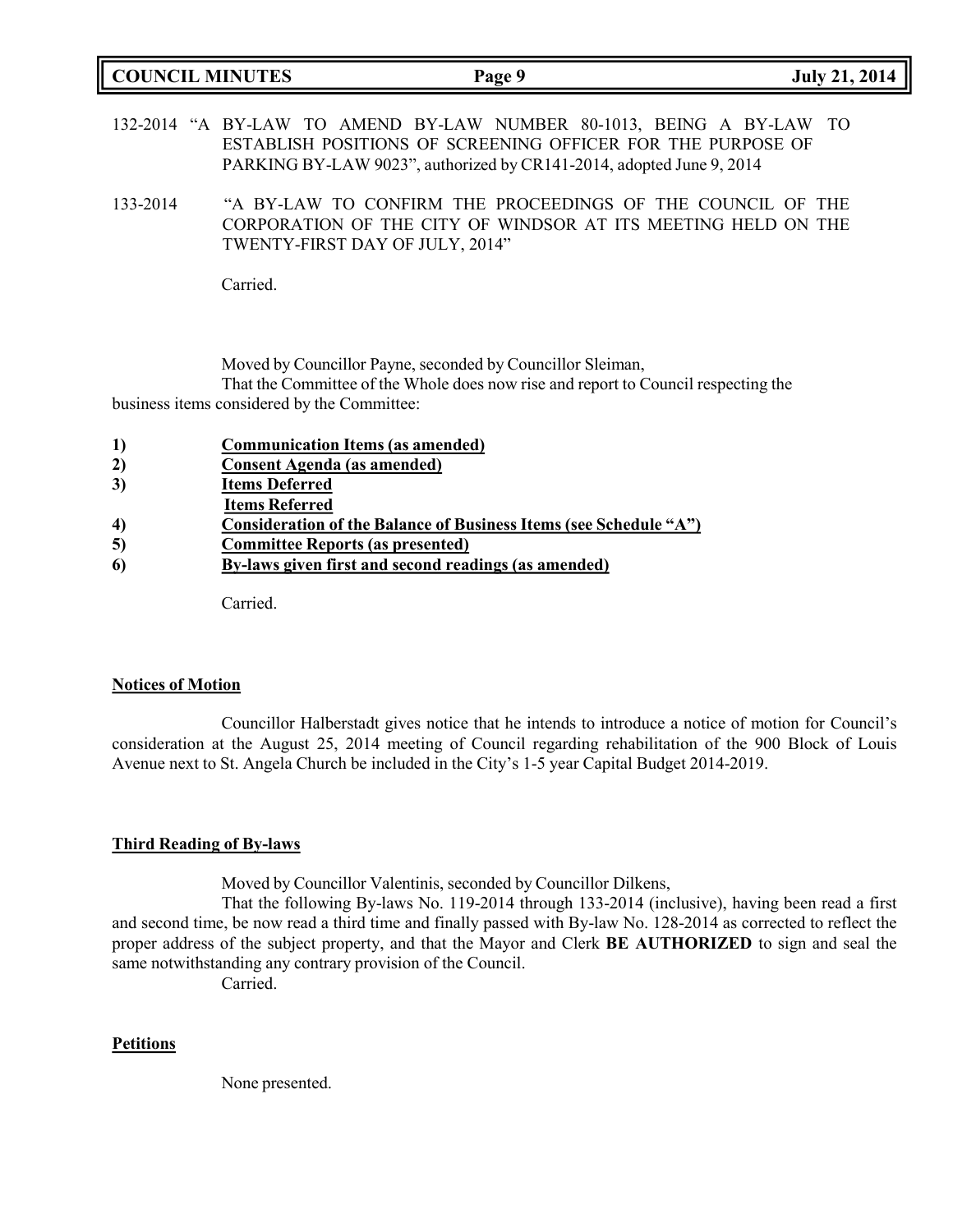**COUNCIL MINUTES Page 10 July 21, 2014**

#### **Council Questions**

Moved by Councillor Jones, seconded by Councillor Kusmierczyk,

**M301-2014** That the following Council Question by Councillor Payne **BE APPROVED**, and that Administration **BE DIRECTED** to proceed with the necessary actions to respond to the Council Question in the form of a written report, consistent with Council's instructions, and in accordance with Section 17.1 of the Procedure By-law 98-2011:

CQ19-2014 Asks for a report on the feasibility of installing outdoor exercise equipment on trails similar to such equipment in Toronto, Halifax and six other Canadian municipalities.

Carried.

**Adjournment**

Moved by Councillor Maghnieh, seconded by Councillor Marra,

That this Council meeting stand adjourned until the next regular meeting of Council or at the call of the Mayor.

Carried.

Accordingly, the meeting is adjourned at 8:00 o'clock p.m.

**MAYOR**

**CITY CLERK**

SR2014

### **THIS IS A DRAFT COPY**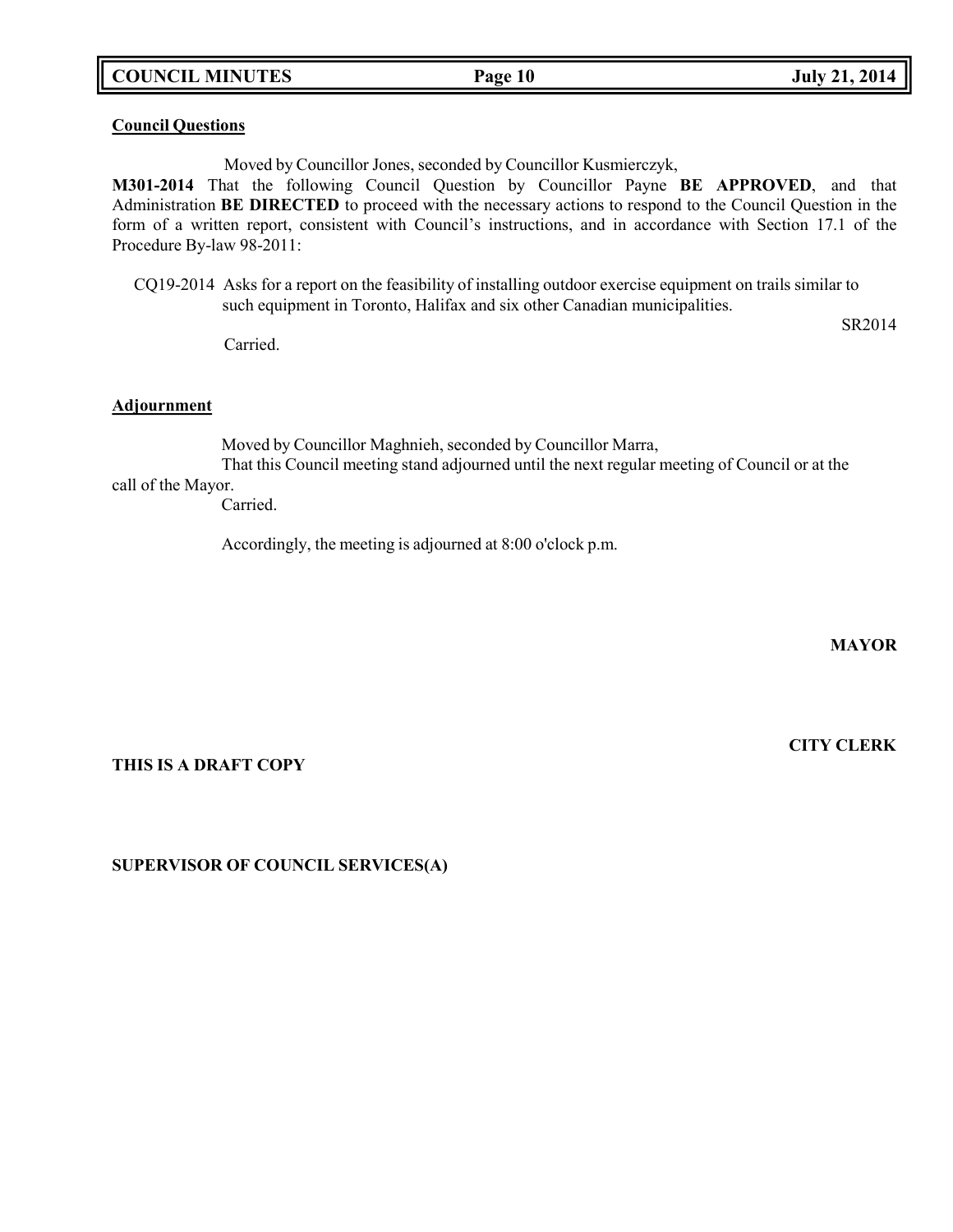## **COUNCIL MINUTES Page 11 July 21, 2014**

Valentinis Dilkens

#### CR181/2014

That the loan of the carved Tecumseh Sculpture to the Town of Tecumseh **BE EXTENDED** through to September 10, 2015.

Carried.

Report Number **17264 APM/9754 C1**

#### Valentinis Dilkens

### CR182/2014

THAT Council **APPROVE** a contribution of \$37,500 from the sewer surcharge reserve fund to the Windsor Utilities Commission's Water Rate Assistance Program (WRAP).

Carried.

Report Number **17288 MU2014 C2**

### Valentinis Dilkens

### CR183/2014

That City Council **APPROVE** amendments to mortgage CE468199 with the Trustees for the Canadian Church of God in Christ as follows:

That repayment of the outstanding mortgage in the amount of \$22,640.76 be completed as funds become available to the Church but no later than June 2021 (the original mortgage expiry date); and

That the interest rate in the mortgage be reduced from 3.34% to zero; and

That the Church provide the City with a current insurance certificate indicating that the City has been added to the Church's insurance policy as the mortgage holder, and that the City will be notified 30 days in advance of any cancellation of the insurance policy; and

That this mortgage transaction **BE COMPLETED** electronically pursuant to By-Law 366-2003; and

That the Chief Administrative Officer and the City Clerk **BE AUTHORIZED** to execute all documents necessary to complete this transaction, as required; and

That the City Solicitor or designate **BE AUTHORIZED** to execute documents standard to a mortgage transaction; and

That City Council **AUTHORIZE** the write-off of added charges to the account of Mount Zion Church of God in Christ in the amount of \$267.51.

Carried.

Report Number **17286 MBA/7874 C3**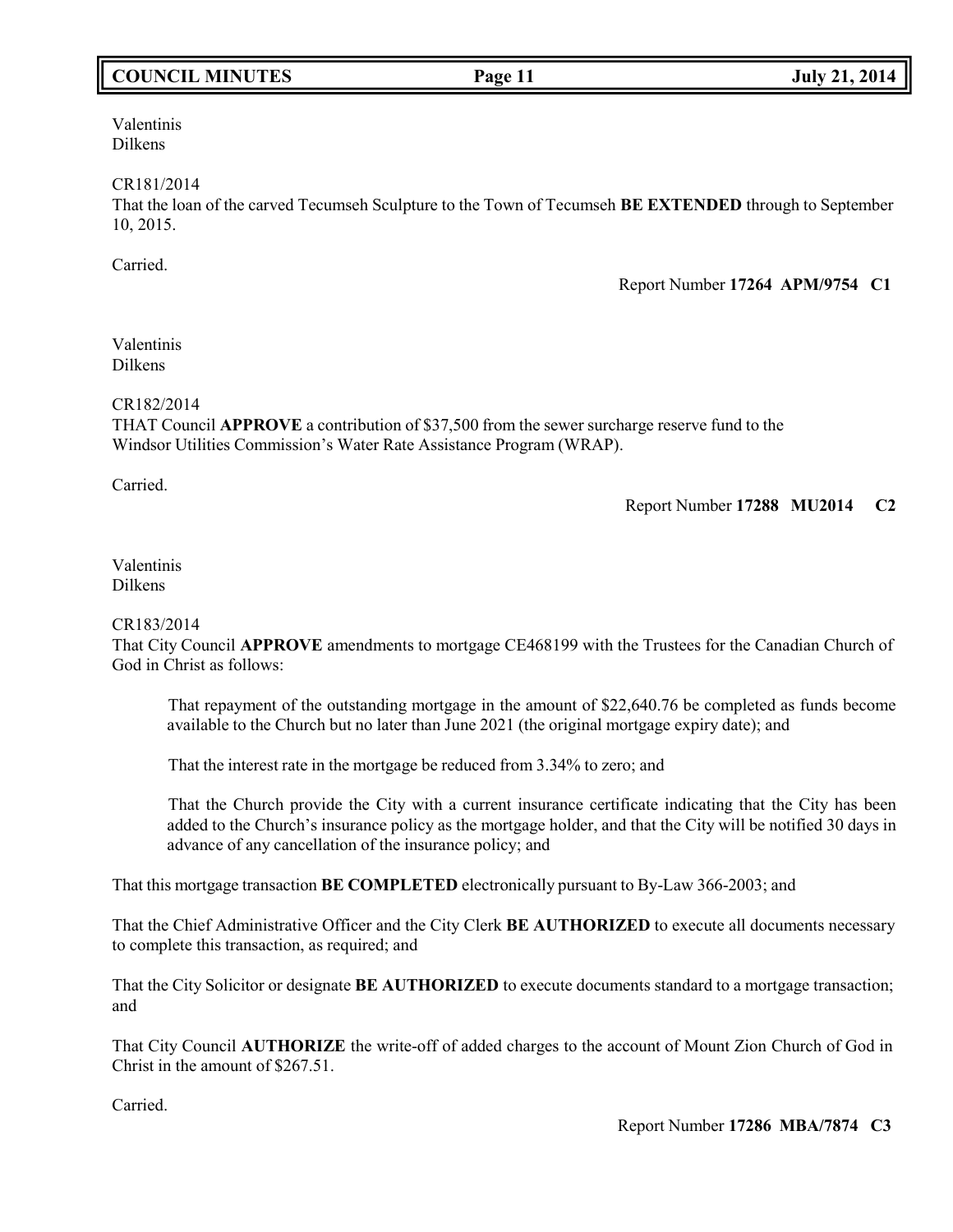## **COUNCIL MINUTES Page 12 July 21, 2014**

Valentinis Dilkens

CR184/2014 That the Project Charter for the 2014 Ontario Summer Games, attached as Appendix "A" **BE APPROVED**.

Carried.

Appendices Project Charter Report Number **17287 SR/11775 C4**

Valentinis Dilkens

CR185/2014

- I. That the Chief Administrative Officer and City Clerk **BE AUTHORIZED** to execute an agreement with Windsor Canada Utilities Ltd. or a subsidiary thereof ("EnWin Group of Companies" or "EnWin") to provide project management services for the Citywide LED Street Light Conversion project (the "Project"), including but not limited to, retaining the necessary consultant to assist in technical aspects of the procurement process and associated work, subject to approval by the City Engineer as to technical content, the City Treasurer as to financial content, and the City Solicitor as to legal content, including the following conditions:
	- 1) EnWin will provide all project management services, including retaining of any necessary consulting services, preparation, issuance, evaluation and review of all associated procurement and prequalification processes, contract administration of all stages of the project including inspection and certification of the Project, satisfactory to the City of Windsor, for a total amount no greater than \$400,000, net of nonrecoverable HST and inclusive of all services to be provided by EnWin or any consultant engaged by EnWin, and inclusive of all disbursements of any kind;
	- 2) EnWin will work in conjunction with City administration, through the Project's Executive Committee. All Project work is to be within the established budget of \$14.25 million, which includes the EnWin project management fee outlined in (1), above.
	- 3) Procurement processes shall be conducted by EnWin in accordance with the City's Purchasing Bylaw and the procurement recommendations shall be subject to the City's approval (as per Council Resolution 241/2013).
- II. That the Chief Administrative Officer and City Clerk **BE AUTHORIZED** to execute any other document or agreement necessary or reasonably required to bring effect to these resolutions and complete the Project, satisfactory in legal content to the City Solicitor, financial content to the City Treasurer and technical content to the City Engineer.

Carried.

Report Number **17262 SW/10870 C5**

Internal Distribution Public Works [Mario Sonego] Chief Financial Officer and City Treasurer City Solicitor Purchasing Supervisor, Elaine Castellan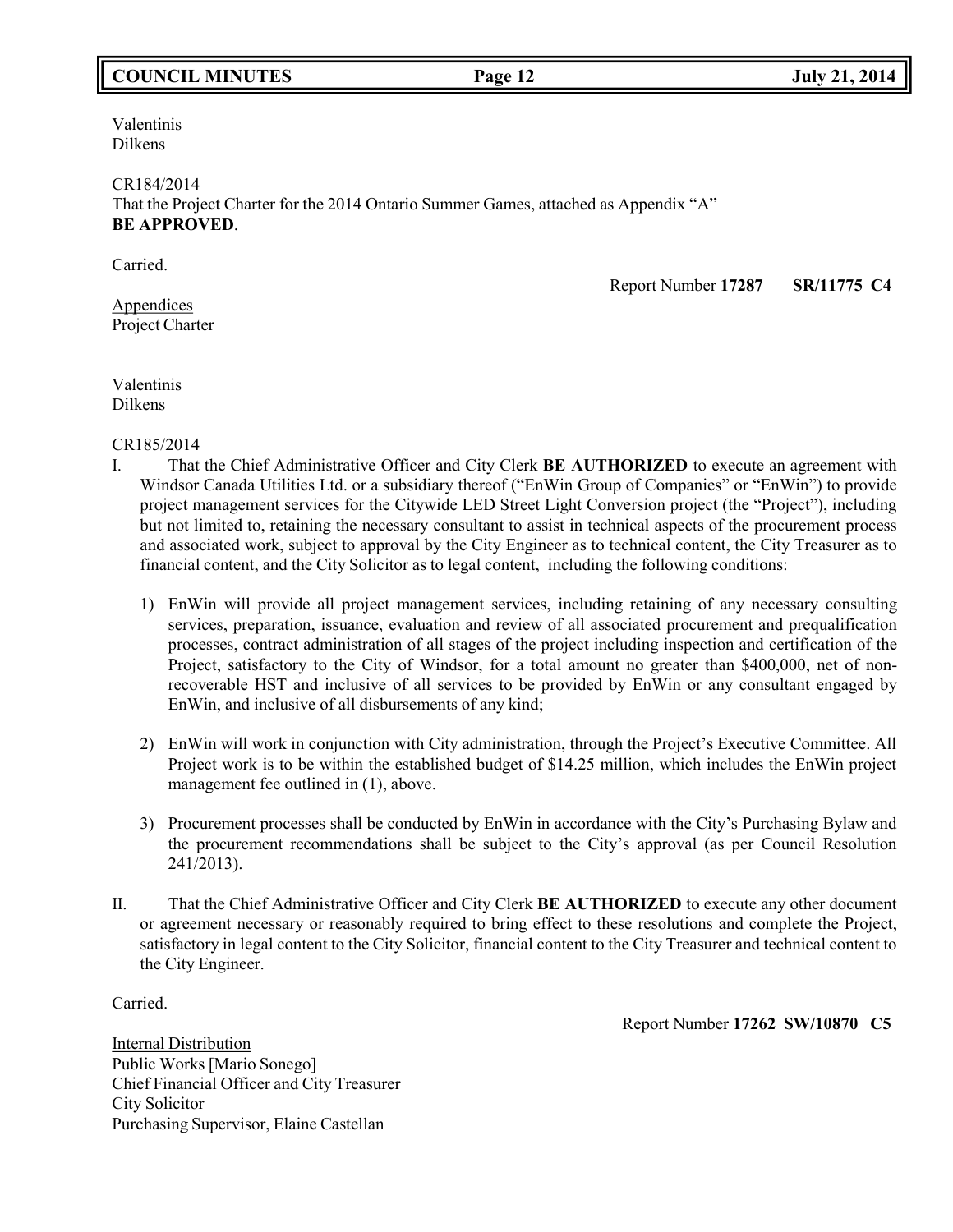## **COUNCIL MINUTES Page 13 July 21, 2014**

Jones Dilkens

### *CR186/2014 RESCINDED BY CR275/2014 ADOPTED NOVEMBER 17, 2014*

#### CR186/2014

That the report from the Manager of Cultural Affairs and the Manager of Parks Development on the support for and location of the Tecumseh/Brock Monument in Paterson Park **BE RECEIVED**; and further

That the offer of a Tecumseh/Brock Monument donated by the WindsorEssex Community Foundation **BE ACCEPTED**; and further

That **APPROVAL** be given to use \$48,000 from the Partnership Project fund (ID#7129015) for the construction of foundation and pathways to the sculpture; and further,

That **AUTHORIZATION** be given to the City Solicitor or designate to develop an Agreement between the Corporation of the City of Windsor and the WindsorEssex Community Foundation to include: scope of work, creation of the sculpture, installation of the sculpture in Paterson Park, each partner's obligations and responsibilities, the transference of ownership of the sculpture and other rights to the City of Windsor and the development of a maintenance Trust Fund to be utilized for future maintenance and repairs; and further

That the CAO and City Clerk **BE AUTHORIZED** to sign the Agreement, satisfactory in form to the City Solicitor, in financial content to the City Treasurer, and in technical content to the Executive Director of Recreation and Culture and the Executive Director of Parks and Facilities.

Carried.

Report Number **17053 SR/11948 6**

Internal Distribution Recreation and Culture [Cathy Masterson] Executive Director of Recreation and Culture Executive Director of Parks and Facilities Manager, Parks Development, Mike Clement Community Development and Health Commissioner Chief Financial Officer and City Treasurer City Solicitor

Halberstadt Valentinis

### CR187/2014

- I) That Administration **BE DIRECTED** to cease the trapping portion of the skunk program effective August 4, 2014; and further,
- II) That Administration **BE DIRECTED** to continue the rat baiting program and education portion only of the skunk program until March 31, 2015; and further,
- III) That Administration **BE DIRECTED** to report back during budget deliberations on the rodent program for Council decision on future program funding.

Carried.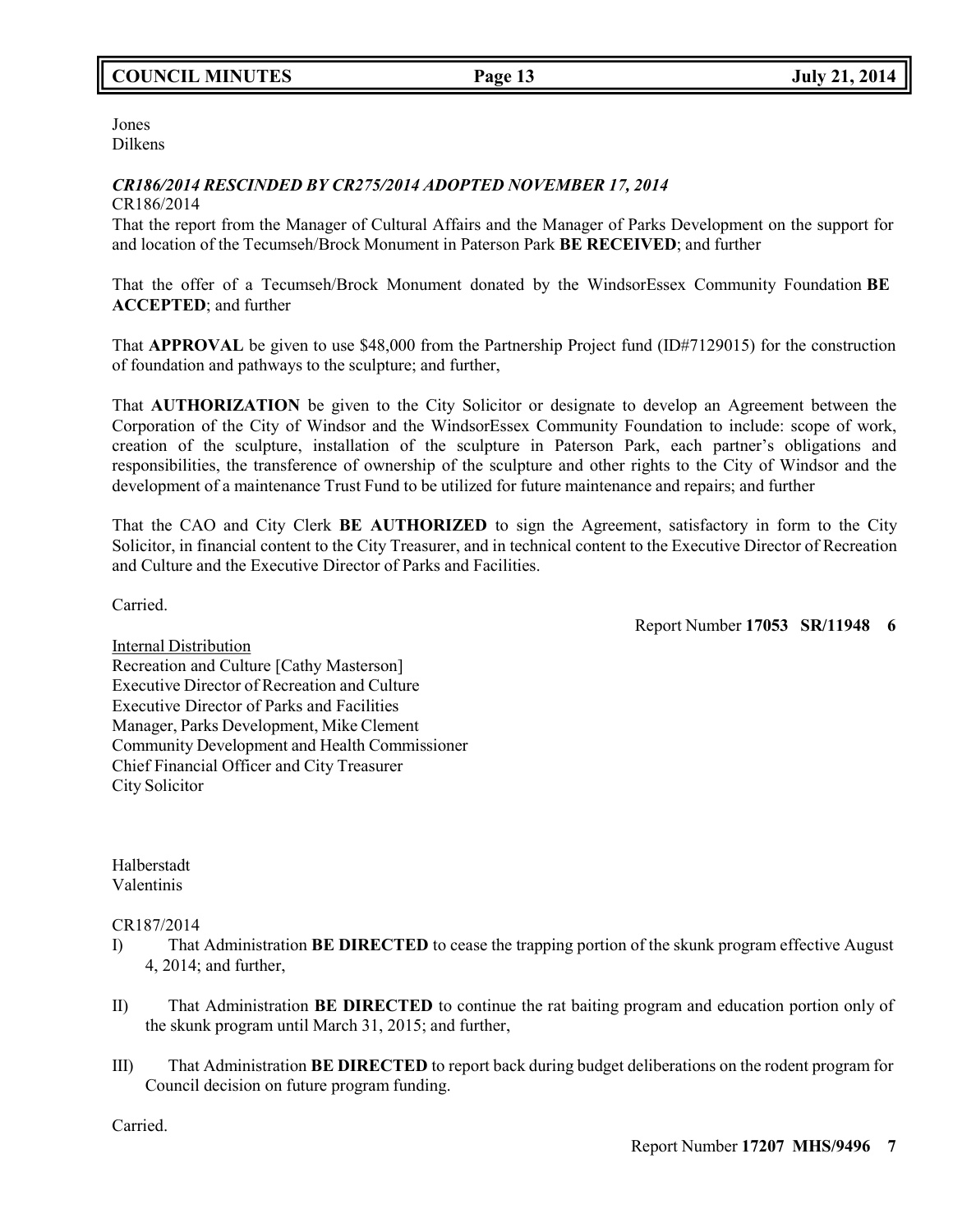## **COUNCIL MINUTES Page 14 July 21, 2014**

### Internal Distribution Public Works [Anne Marie Albidone] City Engineer Executive Director of Operations(A)

Valentinis Dilkens

CR188/2014

That City Council **APPROVE** The Corporation of the City of Windsor Audited Consolidated Financial Statements, including the City of Windsor Trust Fund Statements, for the year ended December 31, 2013; and

That City Council **RECEIVE AND ACCEPT** the Audit Findings Report of KPMG for the year ended December 31, 2013.

Carried.

Report Number **17270 AF/11247 C8**

Internal Distribution Finance [Dan Seguin] Finance [Bev Panecaldo] Chief Financial Officer and City Treasurer Deputy Treasurer, Financial Accounting, Joe Mancina

Marra Gignac

CR189/2014

- I) That the Schedule of Fees for replacement of sanitary sewer private drain connections and Bylaw 4921, **BE AMENDED** to reflect that the replacement of private drain connections will be subsidized at 50% (in lieu of the normal subsidy of up to \$2,000) of the cost of replacement under the following conditions:
	- 1) The road is a collector or arterial road, **or** The municipal sewer is equal to or greater than 18 feet deep measured at the nearest manhole, **and**
	- 2) The drain connection cannot be opened by eeling or has been serviced 3 times within a 2-year period or deemed not eligible for service by the City of Windsor, **and**
	- 3) The subsidy is only for residential properties having a maximum of two (2) units (single family home, duplex or semi-detached dwellings only), **and**
	- 4) The applicant must confirm that the property is their principal residence, **and**
	- 5) That this new policy be retro-active to June 1, 2013 for any properties that applied for subsidy and replaced their sanitary drain connection.
- II) That Those applicants that do not meet the noted criteria for 50% subsidy, still **BE ELIGIBLE** to apply for the normal subsidy of up to \$2,000 subject to meeting the existing criteria.
- III) That the definition of "private sewer connection" in Schedule "A" of Bylaw 4921 **BE AMENDED** to: "isthat part of a private sewer system which connects and includes the following, the tee or tap into the municipal sewer ............. "

Carried.

Councillor Dilkens discloses an interest and abstains from voting on this matter.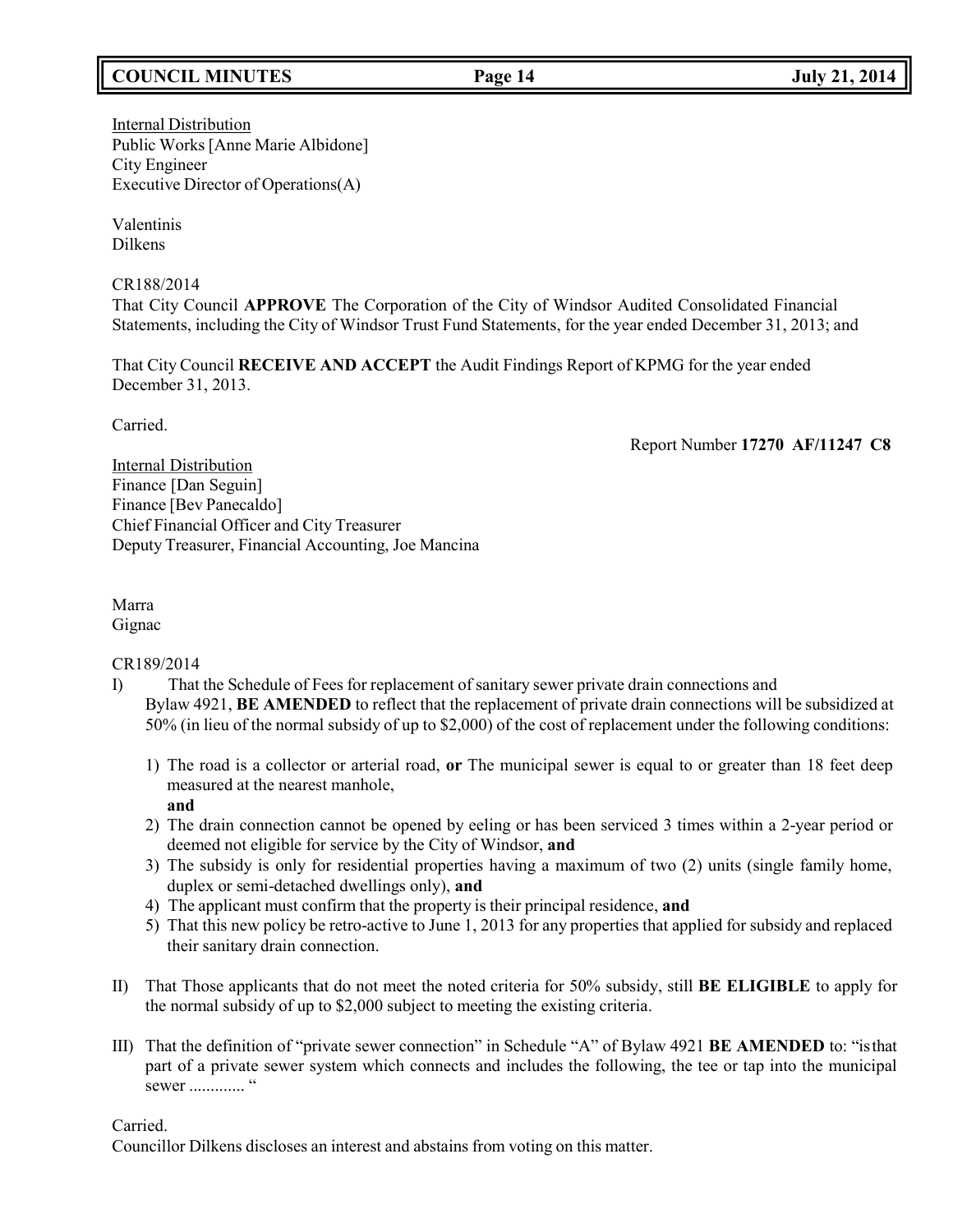Report Number **17279 SW2014 9**

Valentinis Marra

### CR190/2014

That the application by La Casa Del Habano for permission to erect a Mini Cafe at 358 Ouellette Avenue, as shown on the attached Drawing C-3252, **BE APPROVED**; and further, that Administration **AMEND** the Corporation's rules (Sidewalk Cafe Handbook) regarding sidewalk cafes to provide that applications for sidewalk cafes that are not an extension of a business whose primary service is of food and/or beverages be approved by City Council on a case by case basis.

Carried. Councillor Payne voting nay.

Report Number **17271 SE2014 10**

**Appendices** Drawing C-3252

## **STANDING COMMITTEE RESOLUTIONS**

Moved by Councillor Valentinis, seconded by Councillor Dilkens,

**M302-2014** That **Report No. 215 of the Environment, Transportation & Public Safety Standing Committee** of its meeting held June 25, 2014 regarding "MappMyCity Presentation" **BE ADOPTED** as presented.

Carried.

APR2014 MB2014

Moved by Councillor Valentinis, seconded by Councillor Dilkens, **M303-2014** That **Report No. 216 of the Environment, Transportation & Public Safety Standing**

**Committee** of its meeting held June 25, 2014 regarding "Report No. 56 of the Windsor Bicycling Committee" **BE ADOPTED** as presented.

Carried.

MB2014

Moved by Councillor Valentinis, seconded by Councillor Dilkens,

**M304-2014** That **Report No. 217 of the Environment, Transportation & Public Safety Standing Committee** of its meeting held June 25, 2014 regarding "Minutes of the Windsor Bicycling Committee meeting held April 16, 2014" **BE ADOPTED** as presented. Carried.

MB2014

Moved by Councillor Valentinis, seconded by Councillor Dilkens,

**M305-2014** That **Report No. 218 of the Environment, Transportation & Public Safety Standing Committee** of its meeting held June 25, 2014 regarding "Minutes of the Windsor Licensing Commission meeting held May 28, 2014" **BE ADOPTED** as presented.

Carried.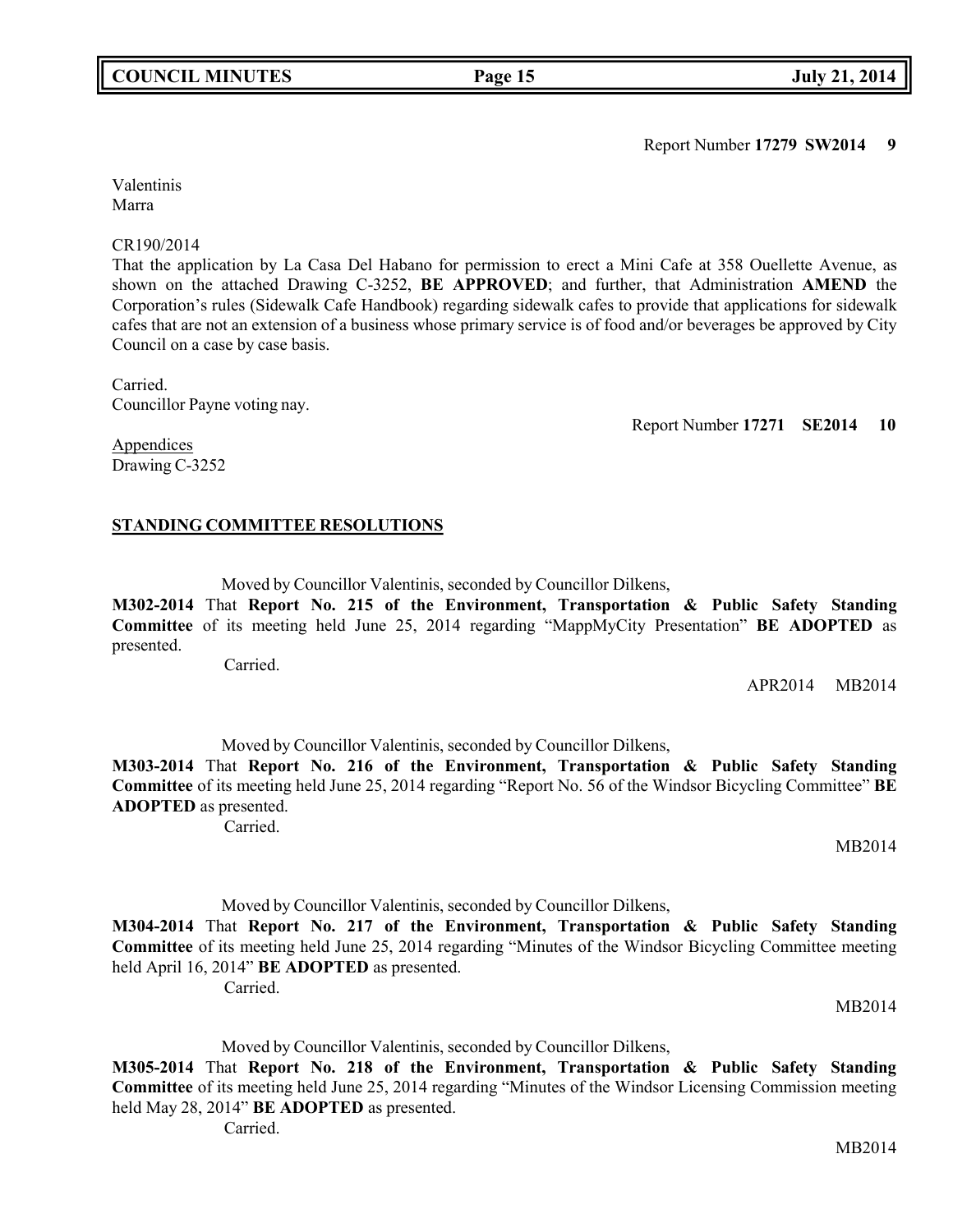| <b>COUNCIL MINUTES</b> | Page 16 | <b>July 21, 2014</b> |
|------------------------|---------|----------------------|
|                        |         |                      |

Moved by Councillor Valentinis, seconded by Councillor Dilkens,

**M306-2014** That **Report No. 219 of the Environment, Transportation & Public Safety Standing Committee** of its meeting held June 25, 2014 regarding "M96-2014 Highland Avenue and Logan Avenue All-Way Stop Petition" **BE ADOPTED** as presented.

Carried.

Report Number **17235 ACO/11248**

Moved by Councillor Valentinis, seconded by Councillor Dilkens,

**M307-2014** That **Report No. 231 of the Planning & Economic Development Standing Committee** of its meeting held June 16, 2014 regarding "Rezoning -3101 & 3143 Walker Road" **BE ADOPTED** as presented.

Carried.

Report Number **17198 ZB/11895**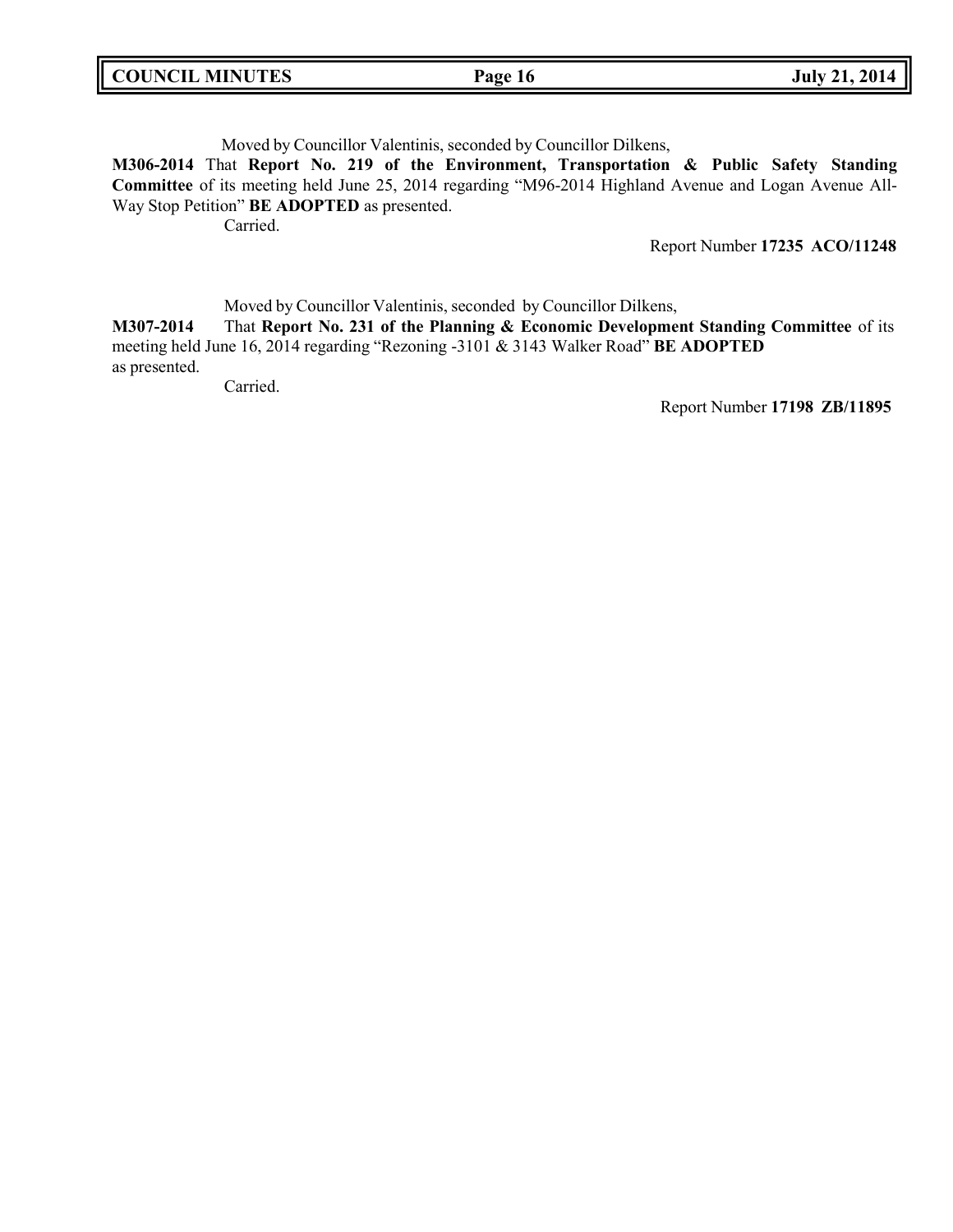## **Adopted by Council at its meeting held July 21, 2014 [M302-2014]**

**/AC** Windsor, Ontario July 21, 2014

## **REPORT NO. 215** of the **ENVIRONMENT, TRANSPORTATION & PUBLIC SAFETY STANDING COMMITTEE** of its meeting held June 25, 2014

**Present: Councillor J. Gignac Councillor R. Jones Councillor F. Valentinis, Chair Councillor A. Halberstadt Councillor H. Payne**

That the following recommendations of the Environment, Transportation and Public Safety Standing Committee **BE APPROVED:**

Moved by Councillor Payne, seconded by Councillor Gignac,

**THAT** the presentation provided by the Manager of Geomatics and the Executive Director of Parks & Facilities regarding the New MappMyCity application **BE RECEIVED** for information; and

**THAT** administration **BE REQUESTED** to provide a similar presentation at a future meeting of Council.

Carried

Clerk's Note: The presentation by the Manager of Geomatics is *attached* as background information.

**CHAIRPERSON**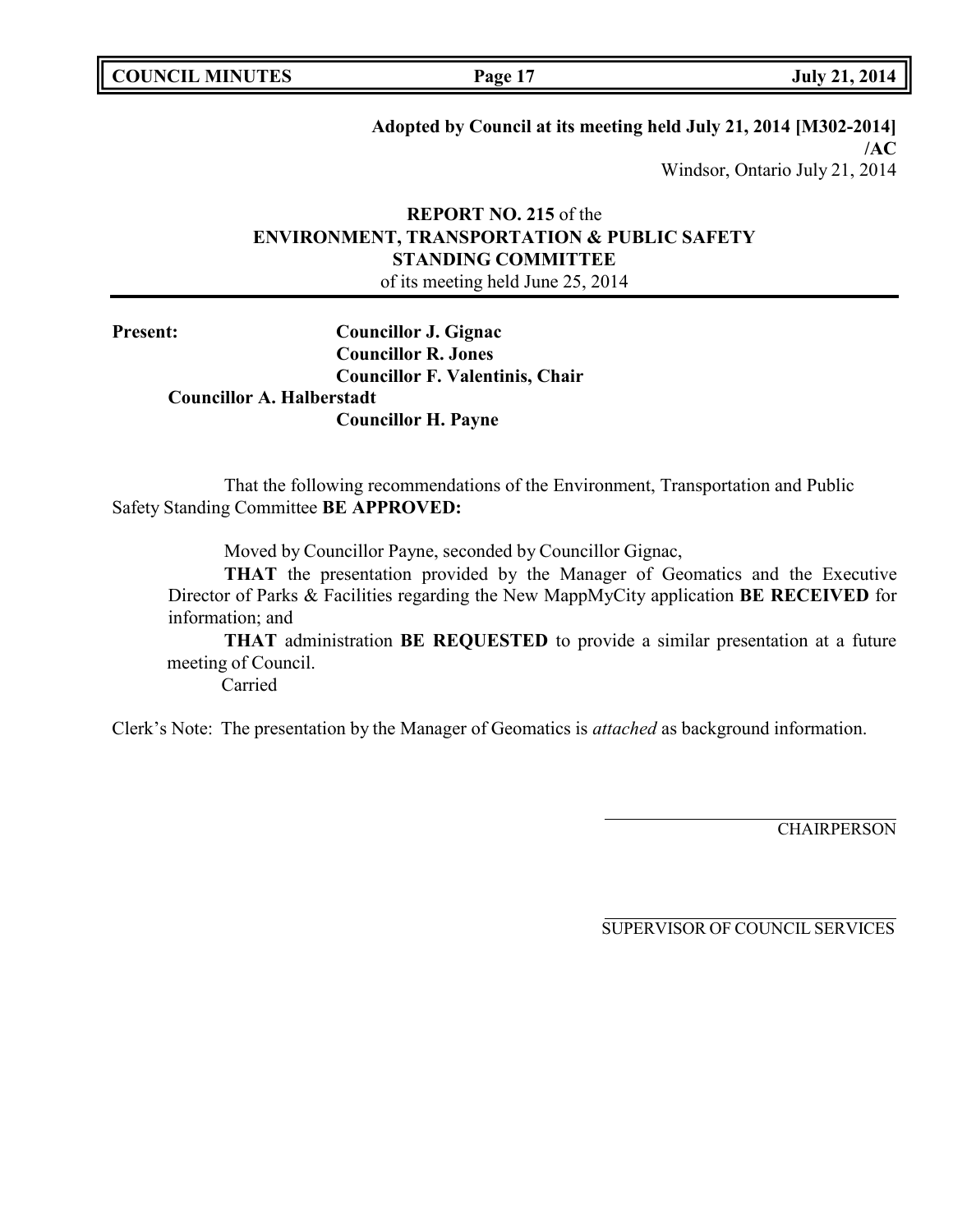**COUNCIL MINUTES Page 18 July 21, 2014**

Adopted by Council at its meeting held July 21, 2014 [M303-2014] /AC Windsor, Ontario July 21, 2014

# **REPORT NO. 216** of the **ENVIRONMENT, TRANSPORTATION & PUBLIC SAFETY STANDING COMMITTEE**

of its meeting held June 25, 2014

**Present: Councillor J. Gignac Councillor R. Jones Councillor F. Valentinis, Chair Councillor A. Halberstadt Councillor H. Payne**

That the following recommendations of the Environment, Transportation and Public Safety Standing Committee **BE APPROVED:**

Moved by Councillor Halberstadt, seconded by Councillor Payne,

**THAT** in principle, and in keeping with its mandate, the WBC is in favour of dedicated bike lanes on both sides of the road, as opposed to a multi-use trail on one side of the road only. We further recommend that a physical separation (through bollards, bumpers or other means) between the bike lanes and the rest of traffic be put in place. Carried

Clerk's Note: The Report No. 56 of the Windsor Bicycling Committee is *attached* as background information.

**CHAIRPERSON**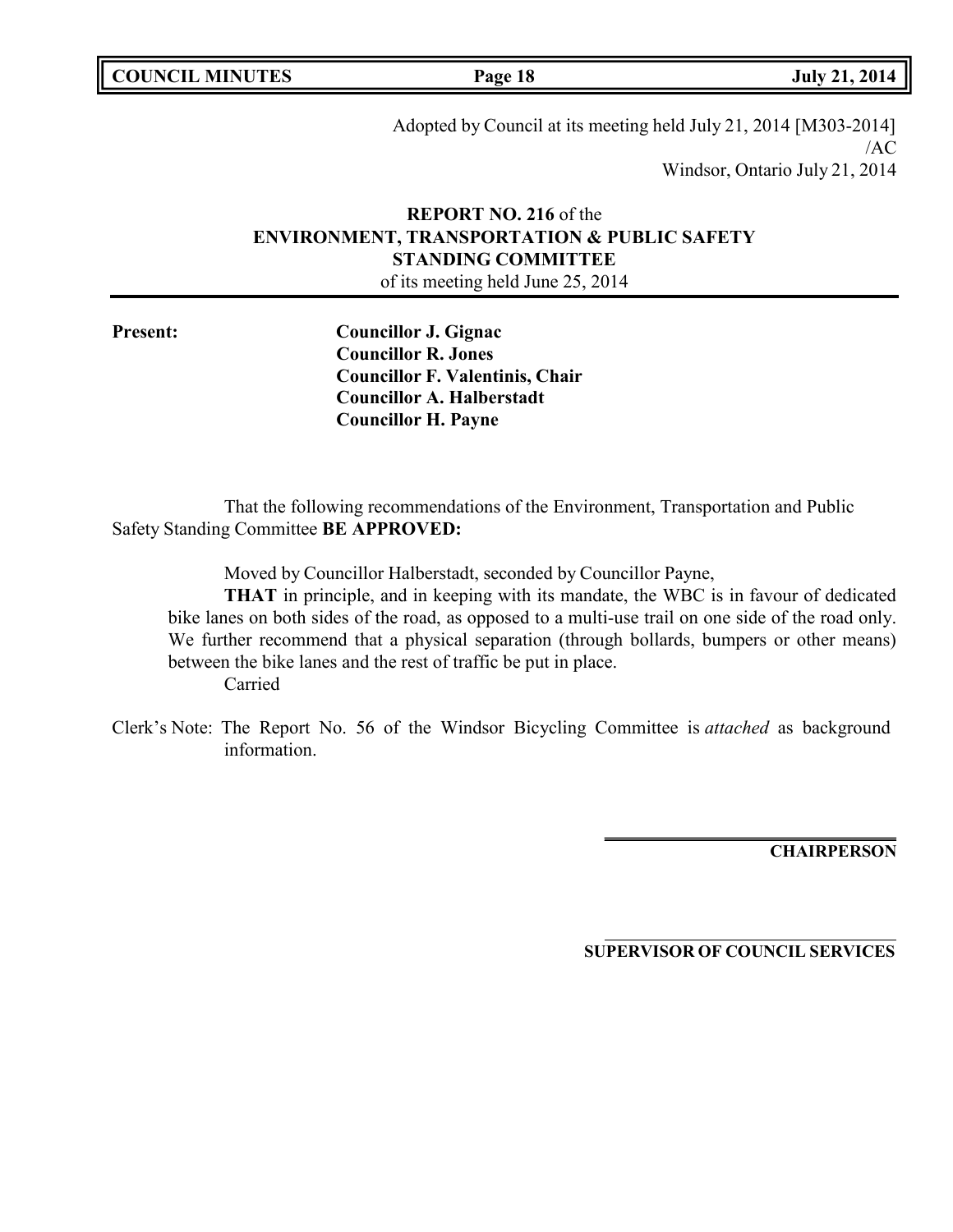| <b>COUNCIL MINUTES</b> |  |
|------------------------|--|
|------------------------|--|

## **Adopted by Council at its meeting held July 21, 2014 [M304-2014]**

/AC Windsor, Ontario July 21, 2014

# **REPORT NO. 217** of the **ENVIRONMENT, TRANSPORTATION & PUBLIC SAFETY STANDING COMMITTEE**

of its meeting held June 25, 2014

**Present: Councillor J. Gignac Councillor R. Jones Councillor F. Valentinis, Chair Councillor A. Halberstadt Councillor H. Payne**

That the following recommendations of the Environment, Transportation and Public Safety Standing Committee **BE APPROVED:**

Moved by Councillor Payne, seconded by Councillor Halberstadt,

**THAT** the minutes of the Windsor Bicycling Committee meeting held April 16, 2014 **BE RECEIVED** for information. Carried

Clerk's Note: The minutes of the Windsor Bicycling Committee meeting held April 16, 2014 are *attached* as background information.

**CHAIRPERSON**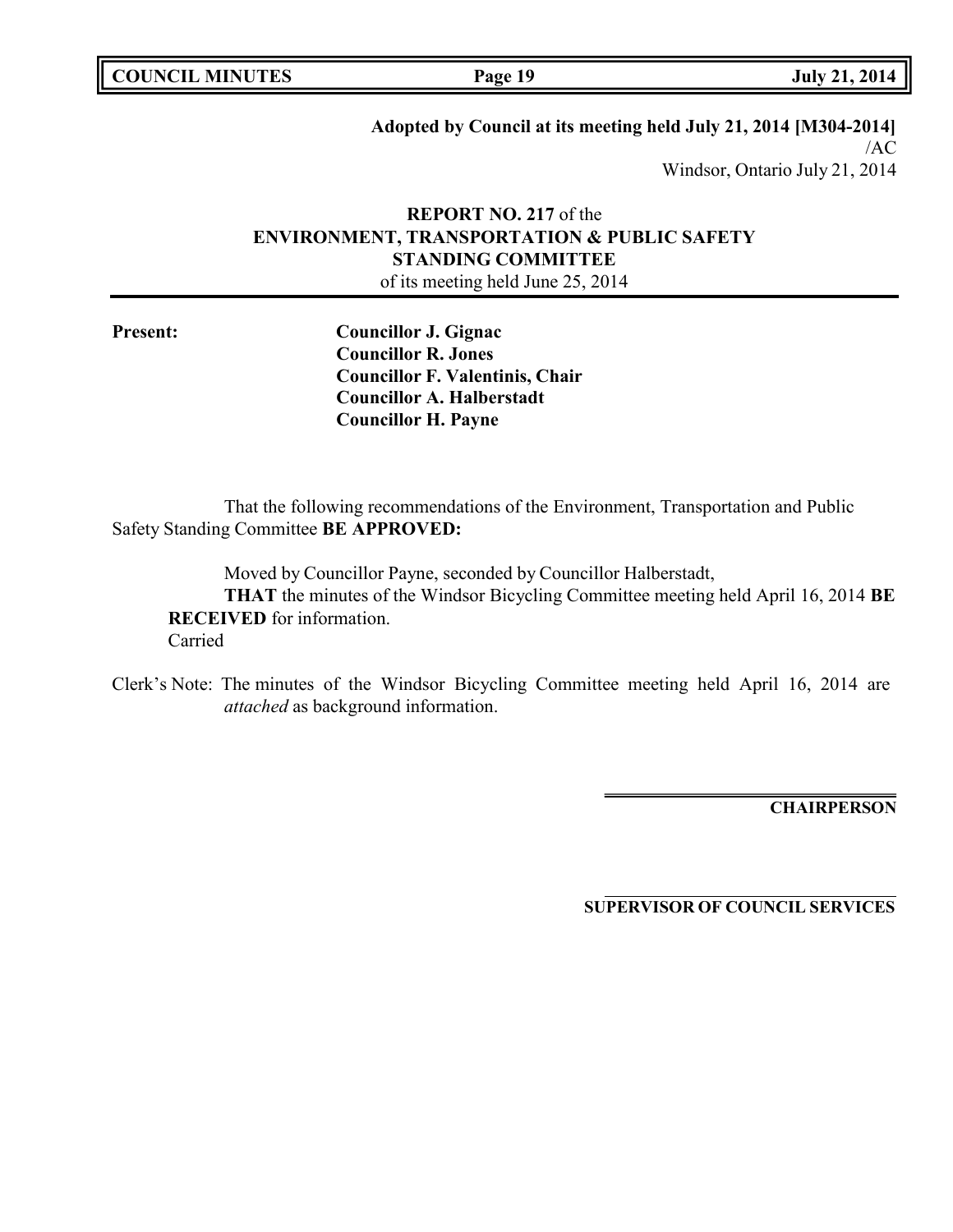| <b>COUNCIL MINUTES</b> |  |
|------------------------|--|
|------------------------|--|

## **Adopted by Council at its meeting held July 21, 2014 [M305-2014]**

/AC Windsor, Ontario July 21, 2014

## **REPORT NO. 218** of the **ENVIRONMENT, TRANSPORTATION & PUBLIC SAFETY STANDING COMMITTEE** of its meeting held June 25, 2014

**Present: Councillor J. Gignac Councillor R. Jones Councillor F. Valentinis, Chair Councillor A. Halberstadt Councillor H. Payne**

That the following recommendations of the Environment, Transportation and Public Safety Standing Committee **BE APPROVED:**

Moved by Councillor Gignac, seconded by Councillor Jones,

**THAT** the minutes of the Windsor Licensing Commission meeting held May 28, 2014 **BE RECEIVED** for information.

Carried.

Clerk's Note: The minutes of the Windsor Licensing Commission meeting held May 28, 2014 are *attached* as background information.

**CHAIRPERSON**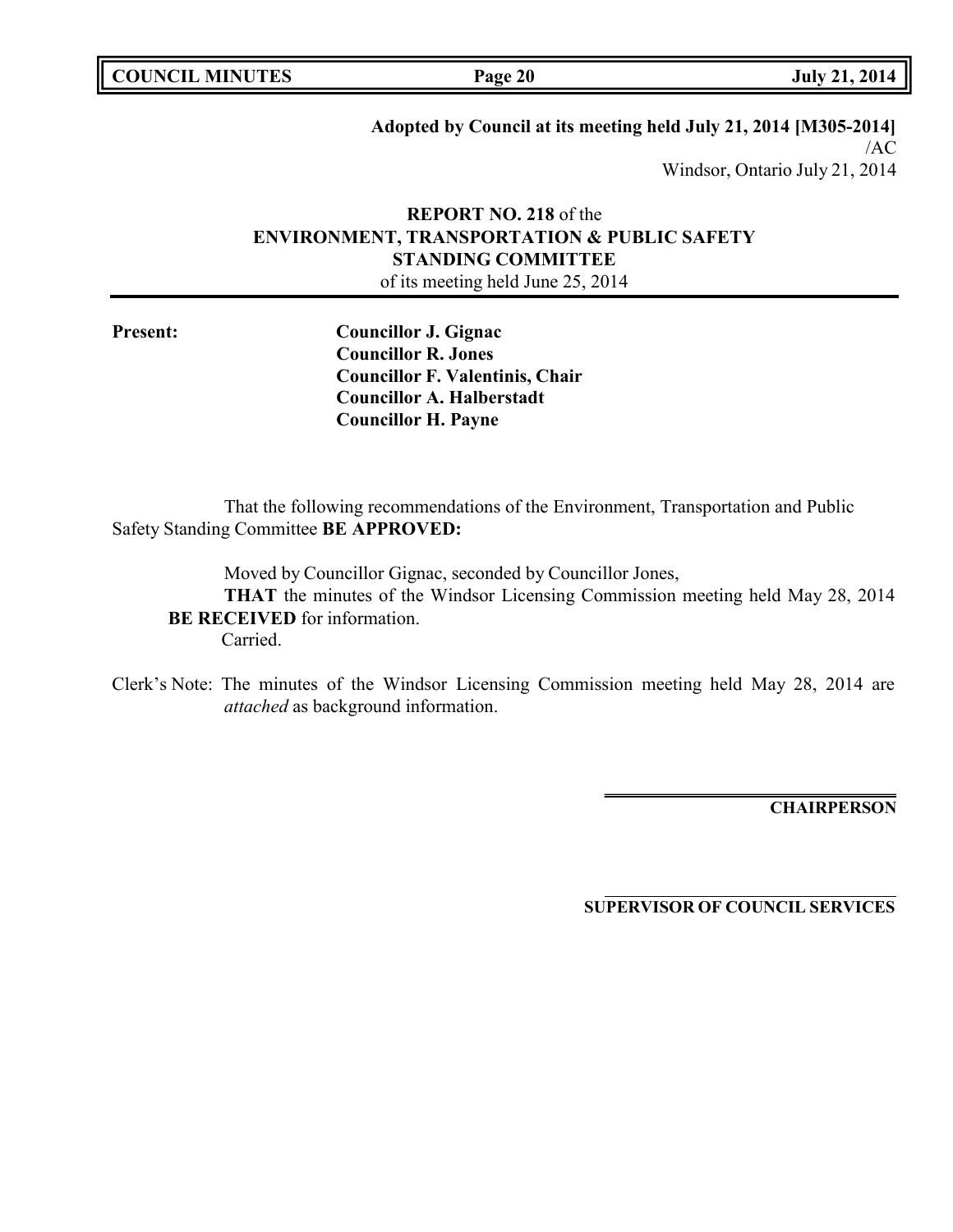| <b>COUNCIL MINUTES</b> |  |
|------------------------|--|
|------------------------|--|

## **Adopted by Council at its meeting held July 21, 2014 [M306-2014]**

/AC Windsor, Ontario July 21, 2014

## **REPORT NO. 219** of the **ENVIRONMENT, TRANSPORTATION & PUBLIC SAFETY STANDING COMMITTEE** of its meeting held June 25, 2014

**Present: Councillor J. Gignac Councillor R. Jones Councillor F. Valentinis, Chair Councillor A. Halberstadt Councillor H. Payne**

That the following recommendations of the Environment, Transportation and Public Safety Standing Committee **BE APPROVED:**

Moved by Councillor Halberstadt, seconded by Councillor Jones,

**THAT** the report of the City Engineer entitled "M96-2014 Highland Avenue and Logan Avenue All-Way Stop Petition" dated June 6, 2014 **BE DEFERRED** to a future meeting of the Environment and Transportation Standing Committee to allow administration to evaluate the speeding and the cut-through traffic concerns raised by an area resident, once schools are back in session.

Carried.

Clerk's Note: The report of the City Engineer dated June 6, 2014 entitled "M96-2014 Highland Avenue and Logan Avenue All-Way Stop Petition" is *attached* as background information.

**Livelink 17235 ACO/11248**

**CHAIRPERSON**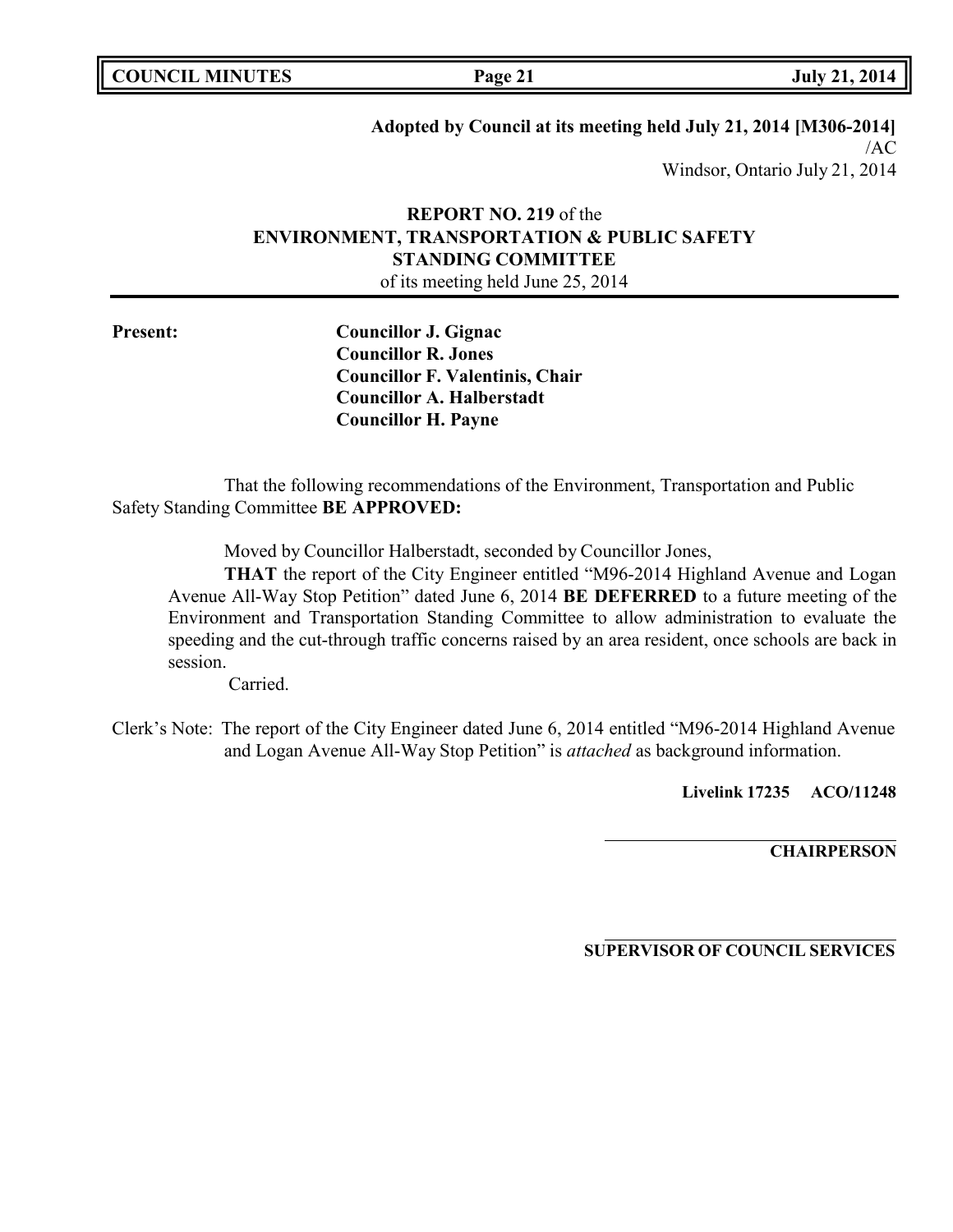## **Adopted by Council at its meeting held July 21, 2014 [M307-2014]**

/AC Windsor, Ontario July 21, 2014

## **REPORT NO. 231** of the **PLANNING & ECONOMIC DEVELOPMENT STANDING COMMITTEE** of its meeting held June 16, 2014

| <b>Present:</b> | <b>Councillor Irek Kusmierczyk</b><br><b>Councillor Hilary Payne (Acting Chair)</b> |  |
|-----------------|-------------------------------------------------------------------------------------|--|
|                 | <b>Councillor Ed Sleiman</b>                                                        |  |
|                 | <b>Merrill Baker</b>                                                                |  |
|                 | <b>Barbara Bjarneson</b>                                                            |  |
| <b>Regrets:</b> | <b>Councillor Drew Dilkens</b>                                                      |  |
|                 | <b>Councillor Bill Marra</b>                                                        |  |

That the following recommendations of the Planning & Economic Development Standing Committee **BE APPROVED** as follows**:**

Moved by Councillor Sleiman, seconded by B. Bjarneson

- 1. **THAT** an amendment to the Zoning By-law 8600 **BE APPROVED** to change the zoning of the property located south of the E. C. Row Expressway, on the west side of Walker Road, described as Lots 818 to 820, Pt. Lots 821 to 823, Part of Block "AC" & Pt closed Alley on Plan 1126, designated as Parts 1, 2, 3, 4, 5 & 8, Plan 12R-10804 and Pt. closed Alley on Registered Plan 1126, designated as Part 2 on Reference Plan 12R-18422, by adding a site specific provision to allow "a motor vehicle dealership limited to the sale, lease or rental of motorcycles and the sale, lease or rental of up to two automobiles" as additional permitted use, subject to the following additional regulations:
	- (i) The display of motorcycles shall occur entirely within a building; and
	- (ii) The display of up to two automobiles for sale, lease or rental shall occur withintwo parking spaces designated and reserved within a paved on-site parking lot.
- 2. **THAT** the possibility of improving the fencing **BE INVESTIGATED**. Carried.

*Clerk's Note:* The administrative report authored by the City Planner dated May 28, 2014 entitled "*Rezoning – 3101 & 3143 Walker Rd."* is *attached* as background information.

**Livelink #17198 ZB/11895**

**CHAIRPERSON**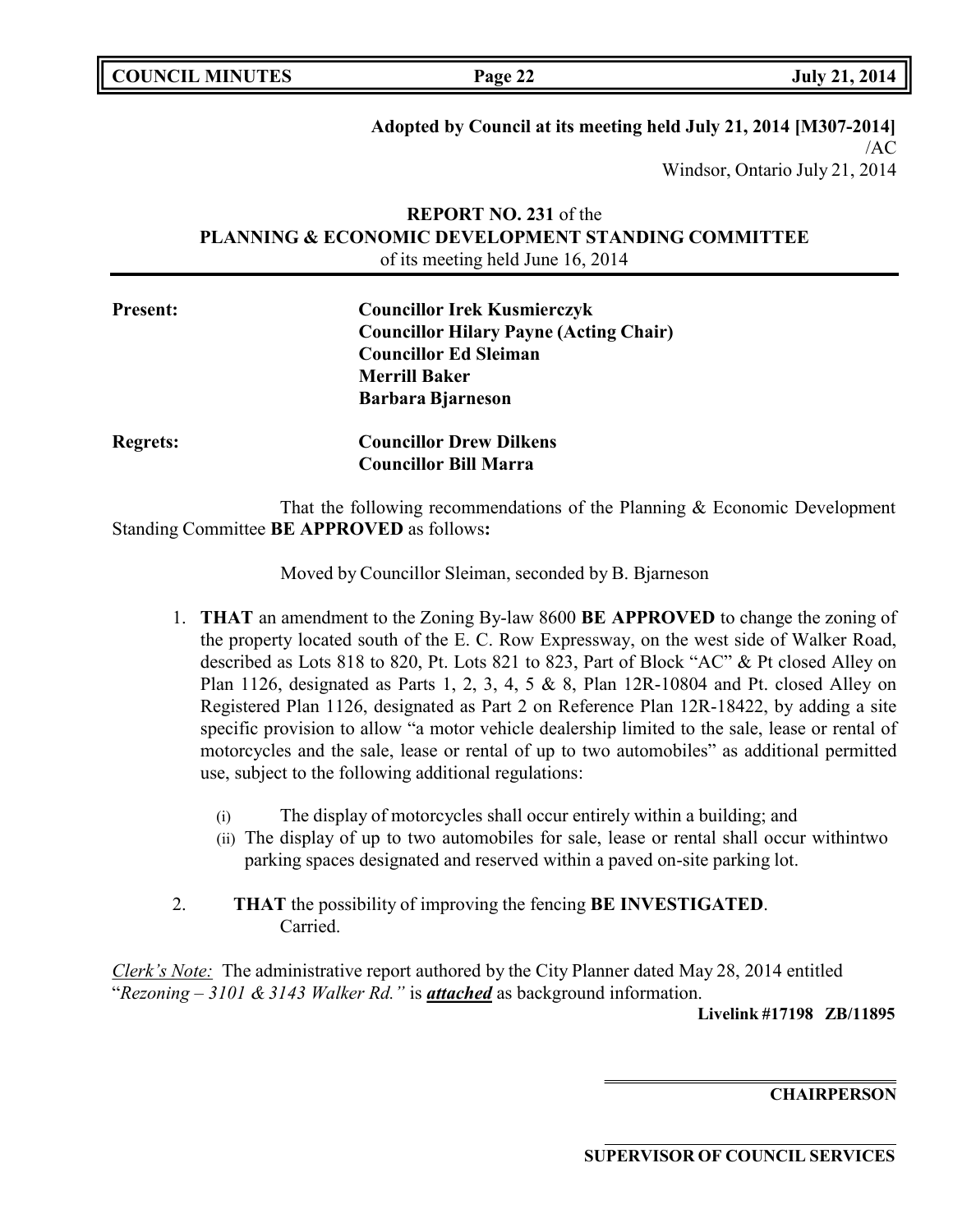**Adopted by Council at its meeting held July 21, 2014 [M300-2014]** VC/bm

# **SPECIAL MEETING OF COUNCIL – IN CAMERA July 21, 2014**

## **Meeting called to order at: 5:30 p.m.**

## **Members in Attendance:**

Mayor E. Francis Councillor D. Dilkens Councillor R. Jones Councillor F. Valentinis Councillor J. Gignac Councillor A. Maghnieh Councillor H. Payne Councillor E. Sleiman Councillor I. Kusmierczyk

## **Members Absent:**

Councillor A. Halberstadt Councillor B. Marra

## **Also in attendance:**

- H. Reidel, Chief Administrative Officer
- J. Payne, Community Development and Health Commissioner and
	- Corporate Leader Social Development, Health, Recreation and Culture
- M. Sonego, City Engineer and Corporate Leader Environmental Protection and Transportation
- V. Critchley, City Clerk/Licence Commissioner and Corporate Leader Public Engagement and Human Resources
- O. Colucci, Chief Financial Officer/City Treasurer and Corporate Leader Finance and Technology
- S. Askin-Hager, City Solicitor
- P. Brode, Senior Legal Counsel (Item 2)

## **Verbal Motion is presented by Councillor Kusmierczyk, seconded by Councillor Sleiman,**

## **to move in Camera for discussion of the following item(s):**

| Item No. | <b>Subject</b> | <b>Section – Pursuant</b> |
|----------|----------------|---------------------------|
|          |                | Municipal Act,<br>to      |
|          |                | 2001, as amended          |